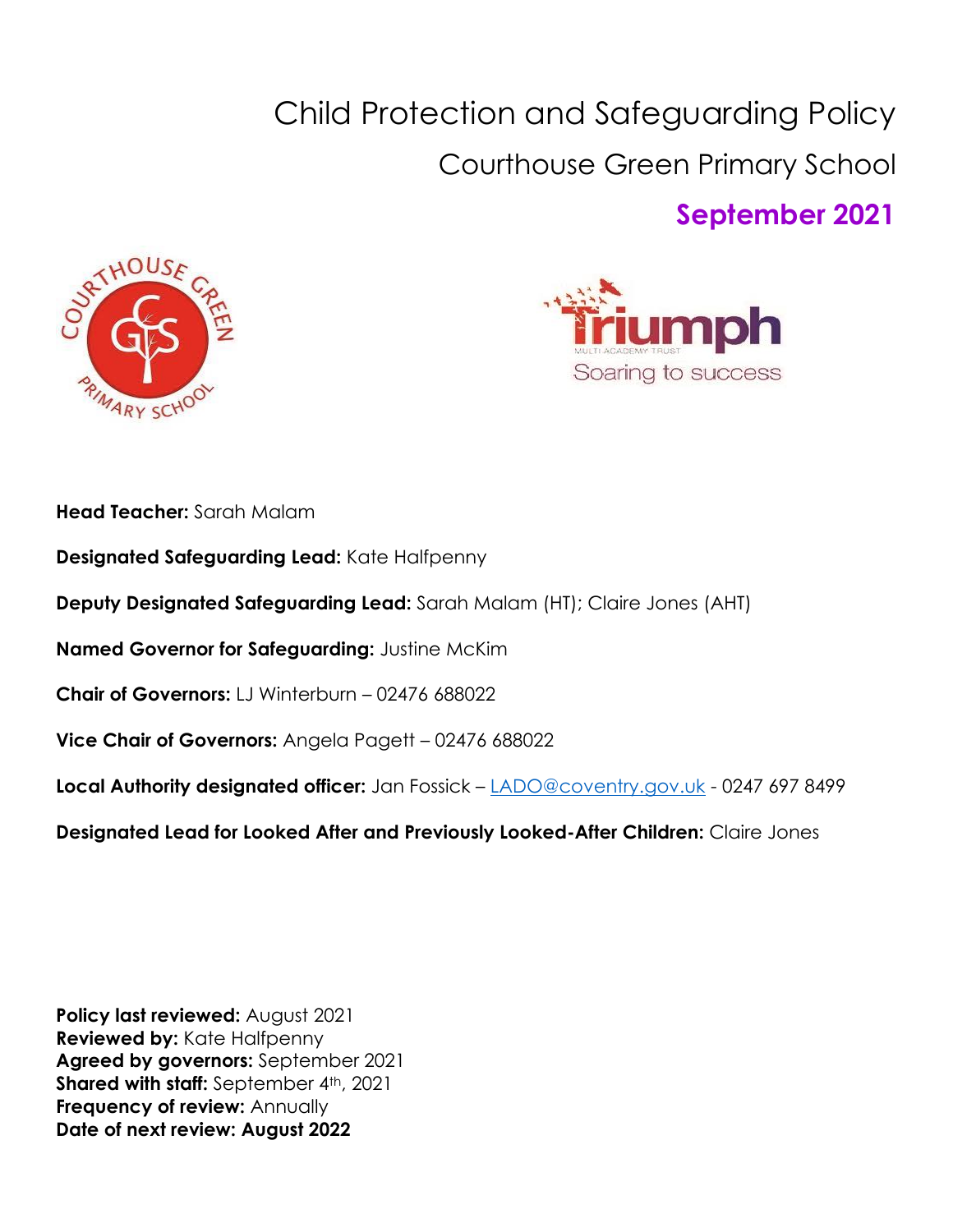# **Table of Contents**

| 14 Children with Special Educational Needs and Disabilities or physical health needs |
|--------------------------------------------------------------------------------------|
|                                                                                      |
|                                                                                      |
|                                                                                      |
|                                                                                      |
|                                                                                      |
|                                                                                      |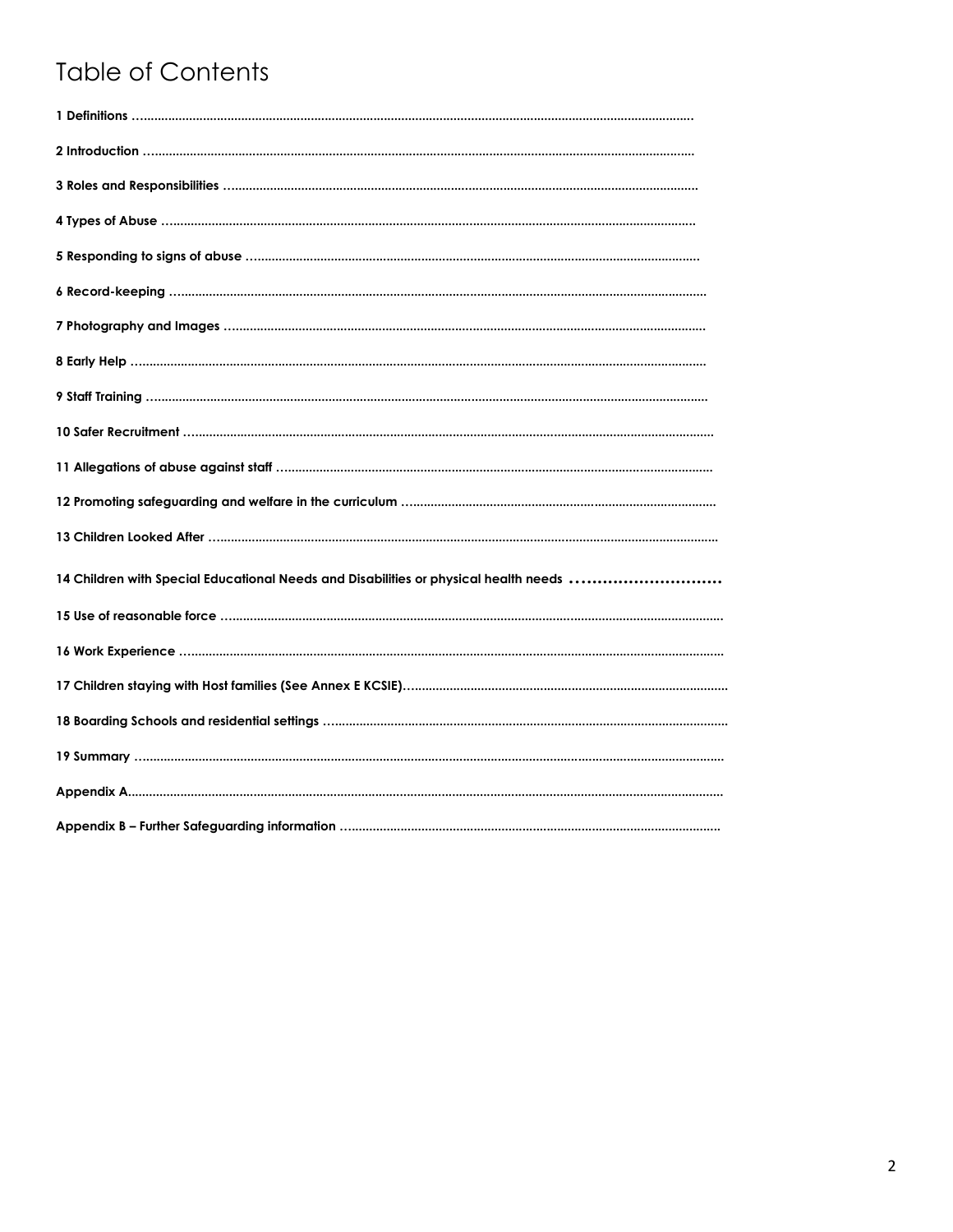# **1 Definitions**

1.1 'Safeguarding' is defined in **Keeping Children Safe in Education (2021)** as;

- protecting children from maltreatment;
- preventing the impairment of children's mental **and physical** health or development;
- ensuring that children grow up in circumstances consistent with the provision of safe and effective care; and
- taking action to enable all children to have the best outcomes.

1.2 'Child Protection' is the intervention that occurs when children have been significantly harmed or are at risk of significant harm.

1.3 'Child' refers to everyone under the age of 18.

1.4 'Parent' refers to birth parents and other adults in a parenting role for example adoptive parents, step parents and foster carers.

1.5 'Staff' or 'members of staff' refers to all teaching, non-teaching, support, supply, peripatetic, contract staff, governors, volunteers and trustees working in or on behalf of Courthouse Green.

# **2 Introduction**

2.1 We recognise that safeguarding and child protection is an essential part of our duty of care to all students and all staff have a responsibility to provide a safe environment in which children can learn. We understand that safeguarding, child protection and promoting the welfare of all children is everyone's responsibility and everyone has a role to play in protecting children. We recognise that our school is part of a wider safeguarding system for children and work closely with other agencies to promote the welfare of children. We maintain an attitude of 'it could happen here' and will consider the wishes of, and at all times, what is in the best interests of each child.

2.2 The purpose of this policy is to;

- Promote safeguarding and child protection and to demonstrate Courthouse Green's commitment to keeping children safe;
- Provide all members of staff with the information required to meet their safeguarding duty and protect children from harm;
- Provide stakeholders with clear information relating to Courthouse Green's safeguarding and child protection procedures;
- Ensure that staff understand, can recognise and can respond to the indicators of abuse;
- Ensure that all staff are aware of their mandatory reporting duty in relation to Section 5B of the Female Genital Mutilation Act 2003; and
- Ensure that children are protected from maltreatment or harm.

2.3 Courthouse Green is committed to the following principles;

- All children have the right to be protected from harm.
- Children should feel safe and secure and cannot learn unless they do so.
- All staff are responsible for keeping children safe and have a responsibility to act if they think a child is at risk of harm.
- **All staff take on a responsibility to promote children's welfare**
- Working with other agencies is essential to promote safeguarding and protect children from harm.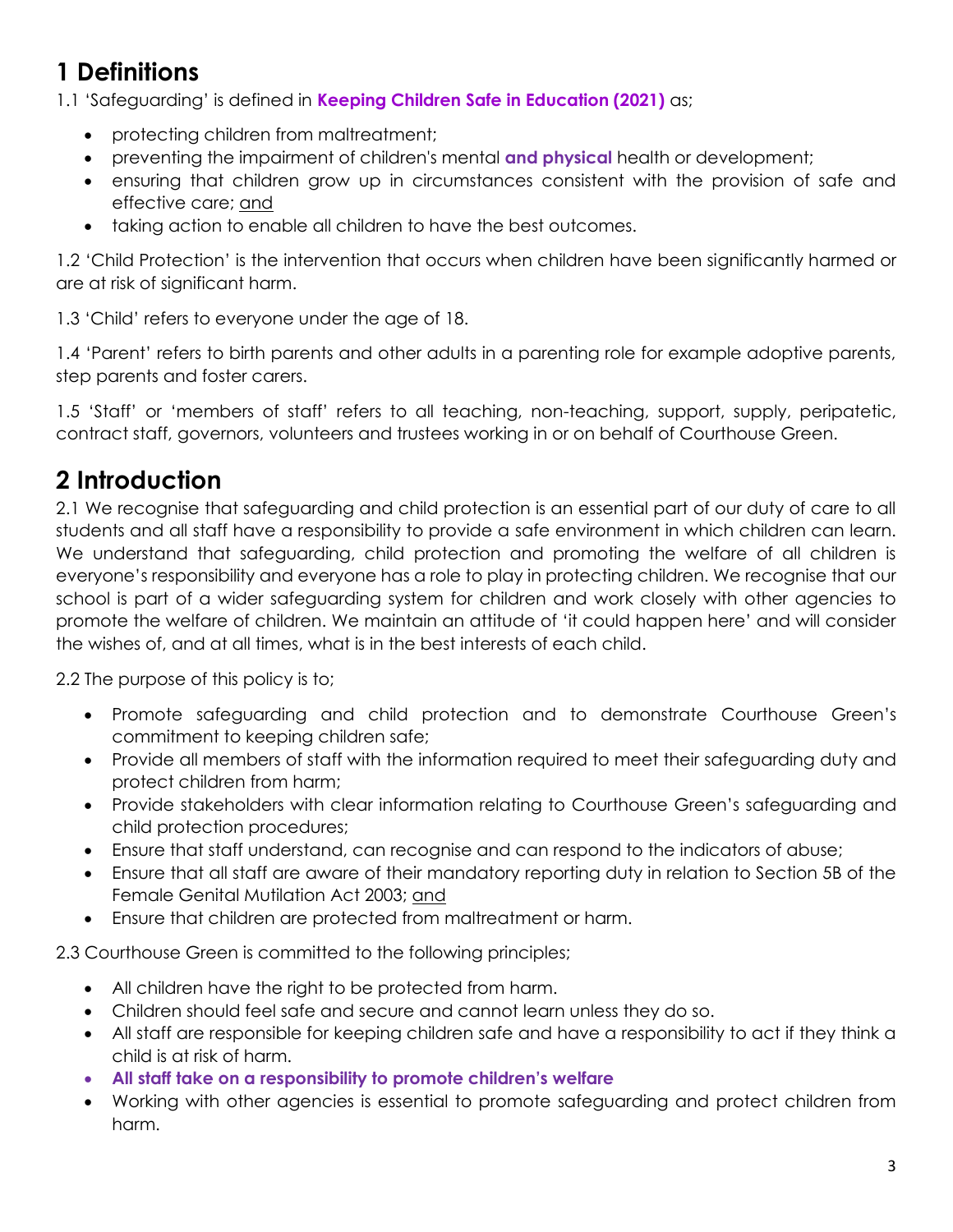• Early help and providing support to families and/or children as soon as a problem emerges is essential to improving outcomes for children and families.

#### **2.4 Safeguarding aims**

2.4.1 The safeguarding aims of Courthouse Green, in line with Keeping Children Safe in Education (**September 2021**) are to;

- work to identify children who are suffering or likely to suffer **abuse, exploitation or neglect and** act to protect them;
- work with relevant services and agencies to ensure that children are protected from harm;
- provide a learning environment for children which is safe and secure;
- teach children how to keep themselves safe and provide structures for them to raise concerns if they are worried or at risk of harm;
- **support children's mental health and wellbeing;**
- ensure that we adhere to safer recruitment guidance and legislation, deal promptly with allegations of abuse against staff and take bullying and harassment seriously;
- train staff effectively in all safeguarding issues **(including online safety)** and in their responsibilities for identifying and protecting children that are or may be at risk of harm;
- **have a designated safeguarding lead and designated deputies, who will provide support to staff, students and families;**
- recognise that all children may be vulnerable to abuse, but be aware that some children have increased vulnerabilities due to special educational needs or disabilities;
- maintain a robust recording system for any safeguarding or child protection information;
- ensure that everyone in Courthouse Green understands the safeguarding procedures; and to
- regularly review policies and procedures to ensure that children are protected to the best of our ability.

#### **2.5 This policy adheres to the following documents;**

- **[Keeping Children Safe in Education \(2021\)](file:///C:/Users/cvcha834/OneDrive%20-%20Coventry%20City%20Council/SIE%20role/KCSIE/Keeping_children_safe_in_education_2021.pdf)**
- **[Working Together to Safeguard Children \(Parts updated December 2020\)](file:///C:/Users/cvcha834/OneDrive%20-%20Coventry%20City%20Council/SIE%20role/KCSIE/Working_together_to_safeguard_children_inter_agency_guidance.pdf)**
- [Guidance for Safer Working Practice for those working with children and young people in](https://www.saferrecruitmentconsortium.org/GSWP%20Sept%202019.pdf)  [education settings \(May 2019\)](https://www.saferrecruitmentconsortium.org/GSWP%20Sept%202019.pdf)
- [Guidance for Safer Working Practice for those working with children and young people in](https://www.saferrecruitmentconsortium.org/GSWP%20Sept%202019.pdf%22%EF%BF%BDHYPERLINK%20%22https:/www.saferrecruitmentconsortium.org/GSWP%20COVID%20addendum%20April%202020%20final-1.pdf)  [education settings addendum \(April 2020\)](https://www.saferrecruitmentconsortium.org/GSWP%20Sept%202019.pdf%22%EF%BF%BDHYPERLINK%20%22https:/www.saferrecruitmentconsortium.org/GSWP%20COVID%20addendum%20April%202020%20final-1.pdf)
- [What to do if you are worried a child is being abused: Advice for practitioners \(2015\)](https://www.gov.uk/government/publications/what-to-do-if-youre-worried-a-child-is-being-abused--2)
- **[Sexual Violence and Sexual Harassment Between Children in Schools and Colleges \(September](file:///C:/Users/cvcha834/OneDrive%20-%20Coventry%20City%20Council/SIE%20role/KCSIE/Sexual_violence_and_sexual_harassment_between_children_in_schools_and_colleges.pdf)  [2021\)](file:///C:/Users/cvcha834/OneDrive%20-%20Coventry%20City%20Council/SIE%20role/KCSIE/Sexual_violence_and_sexual_harassment_between_children_in_schools_and_colleges.pdf)**

**2.6 Keeping Children Safe in Education remains in force throughout the Covid-19 emergency period. In addition, we have regard to [non-statutory interim guidance on safeguarding schools, colleges and](https://www.gov.uk/government/publications/covid-19-safeguarding-in-schools-colleges-and-other-providers/coronavirus-covid-19-safeguarding-in-schools-colleges-and-other-providers)  [other providers during the coronavirus outbreak.](https://www.gov.uk/government/publications/covid-19-safeguarding-in-schools-colleges-and-other-providers/coronavirus-covid-19-safeguarding-in-schools-colleges-and-other-providers) We continue to work closely with the Local Authority and the Coventry Safeguarding Children Partnership to safeguard children during this time.** 

2.7 Please note that there are a number of other documents (statutory and non-statutory) that inform our policy and practice. A list of these can be found in **Annex B** of Keeping Children Safe in Education (**September 2021**).

2.8 This policy should be read in conjunction with the following policies;

Behaviour (Relationships) Policy; Attendance Policy; E-Safety Policy; EAL Policy; Anti Racism Policy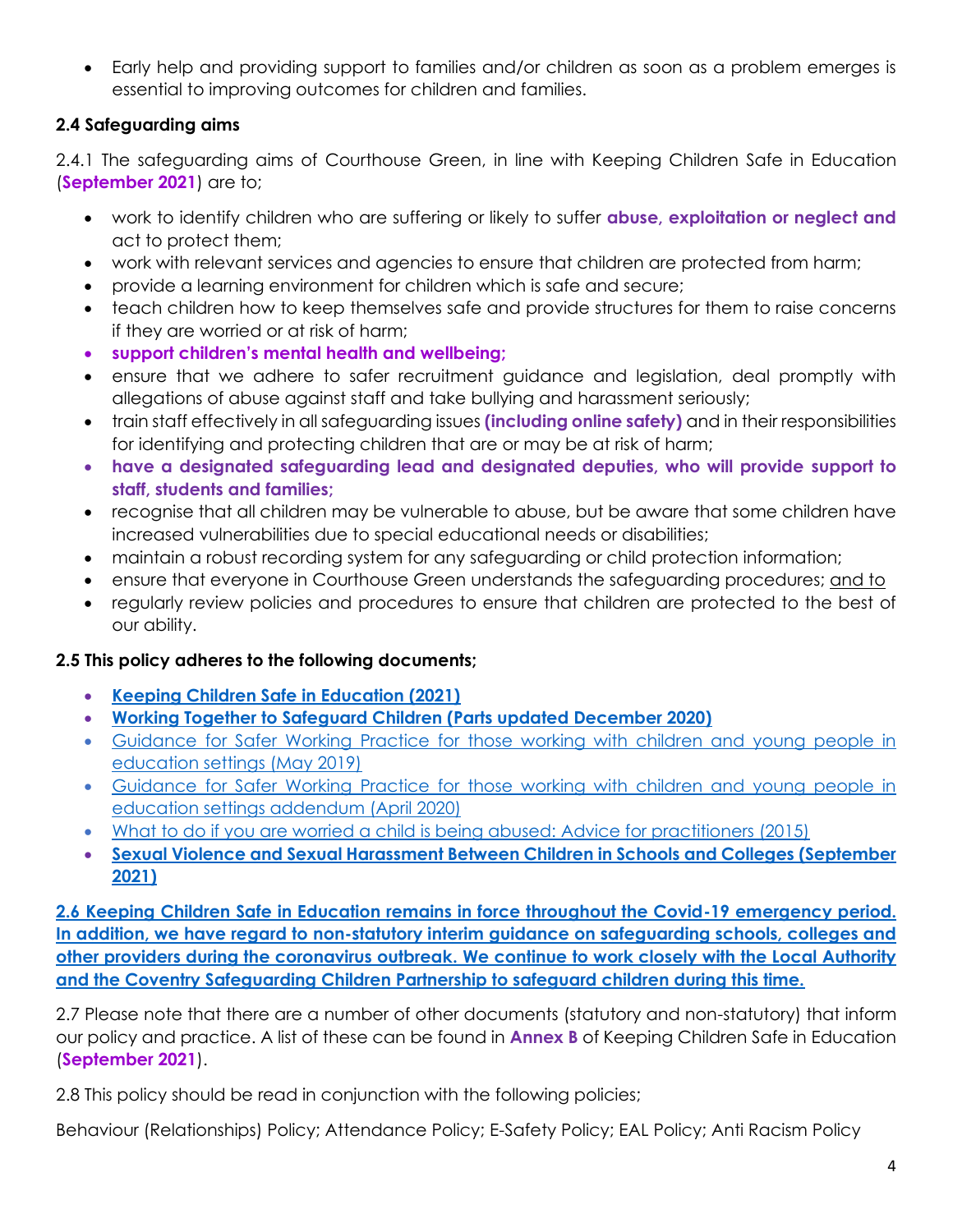Links to these policies can be found in Appendix A.

#### **2.9 Scope**

2.9.1 This policy applies to all teaching, non-teaching, support, supply, peripatetic, contract staff, governors, volunteers and trustees working in or on behalf of Courthouse Green and Triumph Trust. All references in this document to 'staff' or 'members of staff' should be interpreted as relating to the aforementioned unless otherwise stated.

2.9.2 Rather than duplicating content from Keeping Children Safe in Education (**September 2021**) in this policy, it should be understood that Courthouse Green will always refer to this document as the benchmark for all safeguarding practice.

### **3 Roles and Responsibilities**

#### **3.1 The Role of the Governing Body**

- 3.1.1 The school has a senior board level lead to take leadership responsibility for safeguarding. This role is carried out by Sarah Malam. Part 2 of Keeping Children Safe in Education (September 2021) sets out the responsibilities of governing bodies. As part of these overarching responsibilities the Governing Body will;
	- Have a strategic leadership responsibility for Courthouse Green safeguarding arrangements;
	- Ensure that they comply with their duties under legislation;
	- Ensure a whole school approach to safeguarding, including the use of mobile technology in school;
	- Ensure that policies, procedure and training in Courthouse Green are effective and comply with the law at all times and that they allow concerns to be responded to in a timely manner;
	- Ensure that Courthouse Green takes into account local authority and Coventry Safeguarding Children Partnership policies and supply information as requested by the safeguarding partners (the Local Authority, a clinical commissioning group for an area within the local authority and the chief office of police for a police area within the local authority);
	- Ensure that Courthouse Green has an effective child protection policy, that it is published on Courthouse Green website or available by other means and review this annually;
	- Ensure that Courthouse Green has a staff behaviour policy or Code of Conduct;
	- Ensure that all staff undergo safeguarding and child protection training on induction (including online safety);
	- Ensure Courthouse Green contributes to multi-agency working in line with statutory guidance;
	- Ensure that there are clear systems and processes in place for identifying when children may be experiencing mental health problems;
	- Ensure that children are taught about safeguarding, including online safety as a whole school approach and curriculum planning but recognising that a one size fits all approach may not be appropriate for all children. See section 12 of this policy for further information;
	- Put in place appropriate safeguarding responses for children who go missing from education;
	- Appoint an appropriate member of staff from the senior leadership team to the role of Designated Safeguarding Lead;
	- Understand the local criteria for action and local protocol for assessment;
	- Recognise the importance of information sharing between practitioners and local agencies;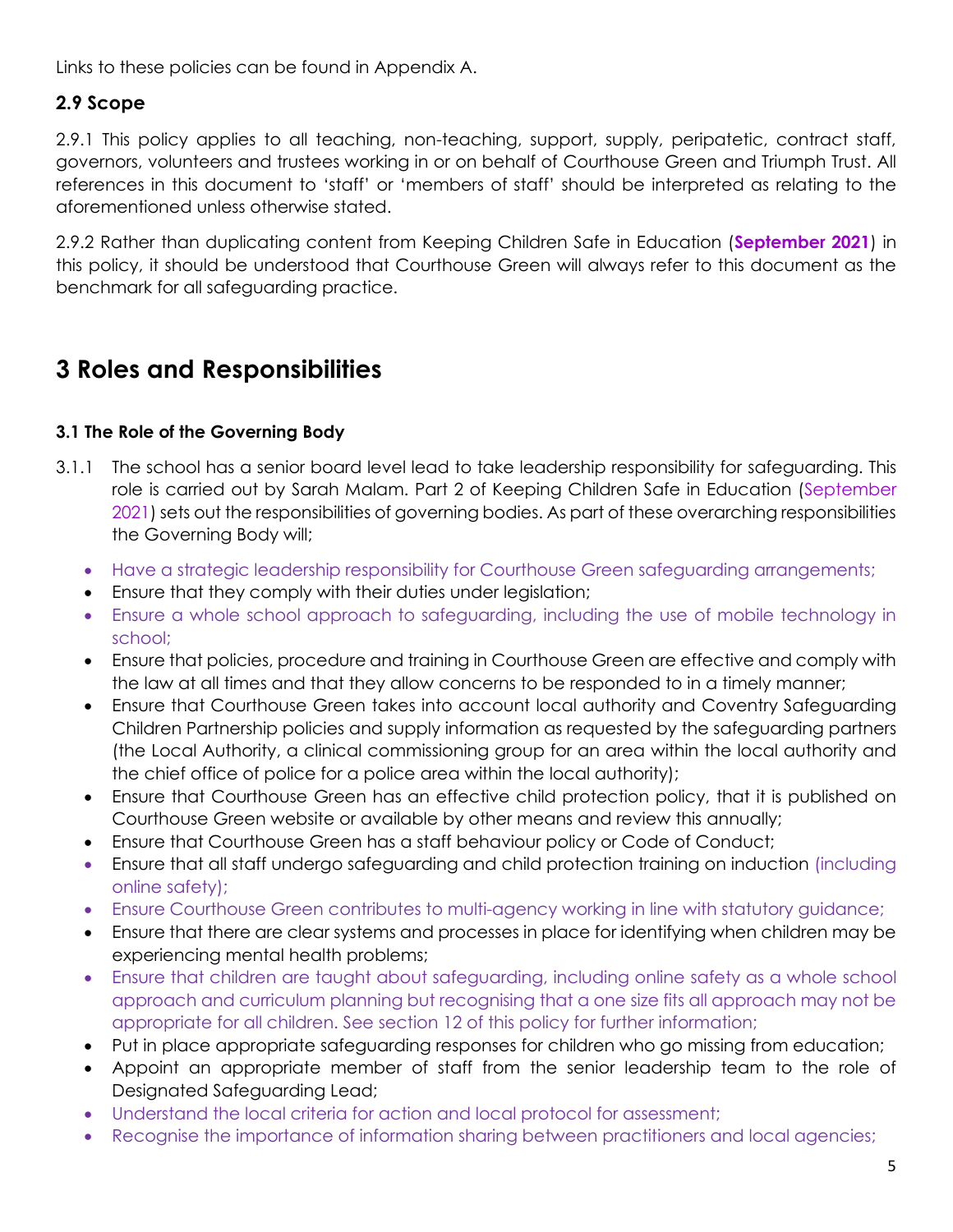- Ensure that appropriate filters and monitoring systems are in place to keep children safe online; and
- Respond to allegations of abuse against the headteacher whilst ensuring there are procedures in place to manage safeguarding concerns, or allegations against staff (including supply staff, volunteers and contractors).

#### **3.2. The Role of the Headteacher**

- 3.2.1 The headteacher will;
	- Ensure that this policy is reviewed annually **at minimum** and ratified by the governing body;
	- Ensure that this policy and associated procedures are adhered to by all staff;
	- Ensure that all staff are made aware of the named governor for safeguarding and the Designated Safeguarding Lead;
	- Ensure that the role of 'Designated Safeguarding Lead' is explicit in the role-holder's job description;
	- Decide whether to have one or more deputy safeguarding leads and ensure they are trained to the same standard as the Designated Safeguarding Lead;
	- Organise appropriate cover for the role of Designated Safeguarding Lead for any out of hour/out of term activities;
	- Appoint a 'Designated Teacher for Looked-After and Previously Looked-After Children' to promote the educational achievement of children looked after;
	- Appoint a lead for online safety;
	- **Promote a whole school approach to safeguarding;**
	- **Promote resilience to social and emotional wellbeing, which is tailored to the needs of the children;**
	- Ensure that all recruitment follows the 'Safer Recruitment' guidance and a single, central record is maintained with details of all members of staff who are in contact with children;
	- Respond to allegations of abuse against all other members of staff including **supply staff, volunteers and contractors;**
	- Refer cases where a person is dismissed or left due to risk/harm to a child to the Disclosure and Barring Service as required;
	- Ensure that the school works with **Children's Services**, the police, health services and other services to; promote the welfare of children; provide a co-ordinated offer of early help when need is identified; contribute to inter-agency plans for children subject to children protection plans and to protect children from harm;
	- Safeguard children's wellbeing and maintain public trust in the teaching profession as part of their professional duties (Teaching Standards, 2012); and
	- Ensure that children's **Services** (from the host local authority or placing authority) have access to Courthouse Green to conduct, or to consider whether to conduct a section 47 or section 17 assessment, as per Keeping Children Safe in Education (**September 2021**).

#### **3.3 The Role of the Designated Safeguarding Lead**

3.3.1 The Designated Safeguarding Lead for Courthouse Green is Kate Halfpenny. The Designated Safeguarding Lead will;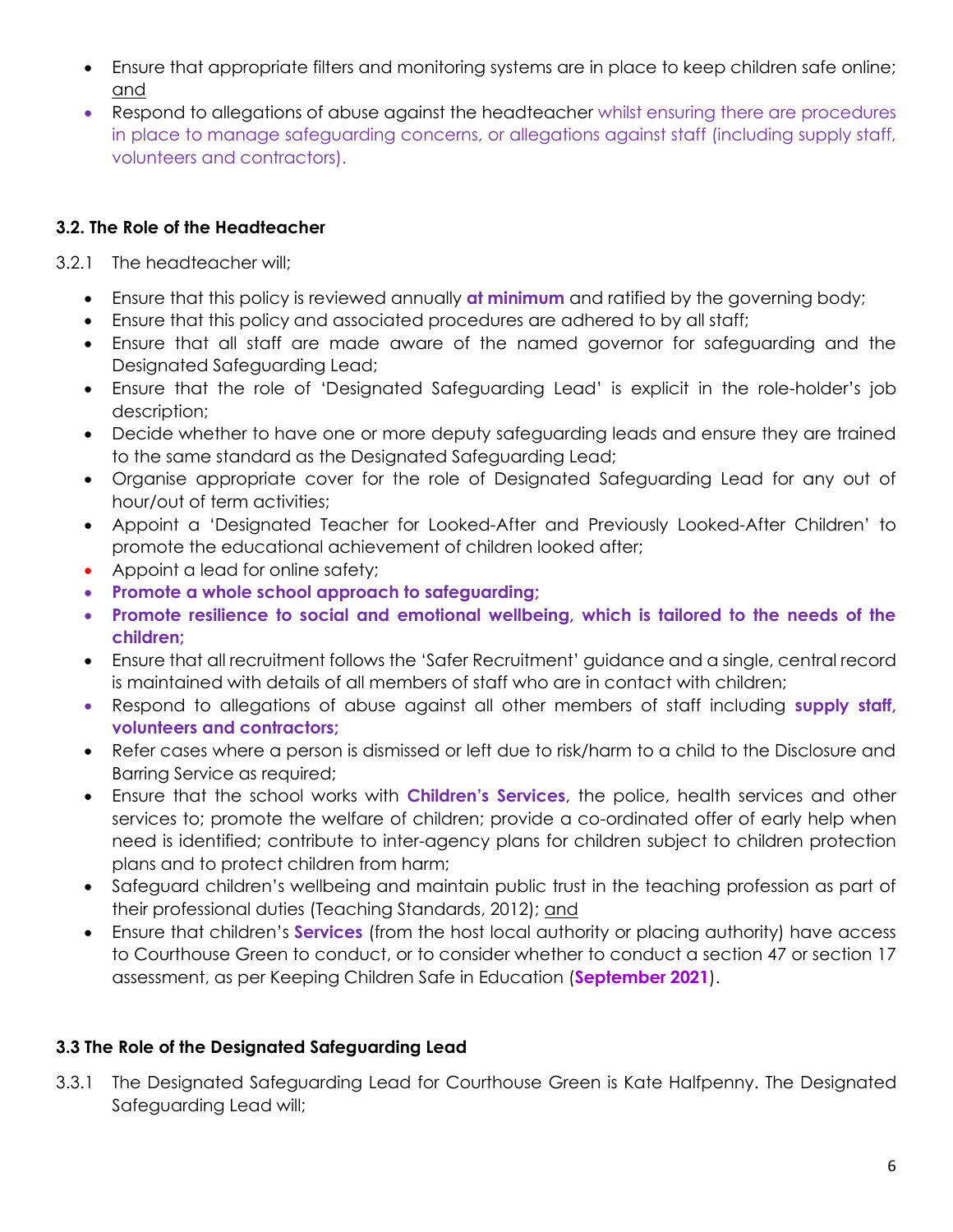- Take overall lead responsibility for safeguarding and child protection **(including online safety**) in Courthouse Green
- **Liaise with the safeguarding partners and work with other agencies in line with Working Together to Safeguard Children (2020);**
- **Always be available during term time (**during school hours**) for staff in the school to discuss safeguarding concerns.** In the event that they are not available, a deputy will be made available;
- Undergo training to provide them with the knowledge and skills required to carry out this role and update this every two years;
- Act as a source of support and expertise on matters relating to safeguarding and child protection to ensure that other members of staff can carry out their safeguarding duty;
- Be best placed to advise on the response to safeguarding concerns;
- Identify if children may benefit from early help;
- **Act as a point of contact with the safeguarding partners;**
- Make referrals to Coventry's Multi-Agency Safeguarding Hub (MASH) where children are at risk of significant harm.
- Make referrals to the Channel programme where there is a radicalisation concern and/or support staff that make a referral to Channel;
- Support the school with regards to their responsibilities under the Prevent duty and provide advice and support on protecting children from radicalisation;
- Refer cases to the police where a crime may have been committed<sup>1</sup>;
- Ensure all staff have read and understood Part 1 **and/or** Annex A of Keeping Children Safe in Education (**September 2021**);
- Update their knowledge and skills regularly and keep up with any developments relevant to their role;
- Provide staff in school with the knowledge, skills and support required to safeguard children;
- Take responsibility for the accurate and timely recording of safeguarding and child protection concerns and take overall responsibility for safeguarding and child protection files;
- Take responsibility for the transfer of safeguarding files when a child leaves Courthouse Green;
- Attend or ensure an appropriate representative attends multi-agency safeguarding or child protection meetings;
- **Promote supportive engagement with parents and/or carers in safeguarding and promoting the welfare of children;**
- Work closely with other relevant education professionals (e.g. SENCO, Virtual School Head) to ensure children with additional vulnerabilities are safeguarded;
- Help to promote educational outcomes of child who have experienced or are experiencing safeguarding or child protection issues by sharing relevant information with teachers and the school leadership team;
- Promote a 'culture of safeguarding', in which every member of the Courthouse Green community acts in the best interests of the child;
- **Ensuring** the relevant school staff **know who its cohort of children are that have, or have had, a social worker, ensuring an understanding their academic progress and attainment, and maintaining a culture of high aspirations;**
- Regularly meet with the safeguarding link governor and/or Chair of Governors to review safeguarding at Courthouse Green and
- Liaise with the headteacher regarding safeguarding cases and issues.

3.3.2 Further details on the role of the Designated Safeguarding Lead can be found in **Annex C** of Keeping Children Safe in Education (**September 2021**).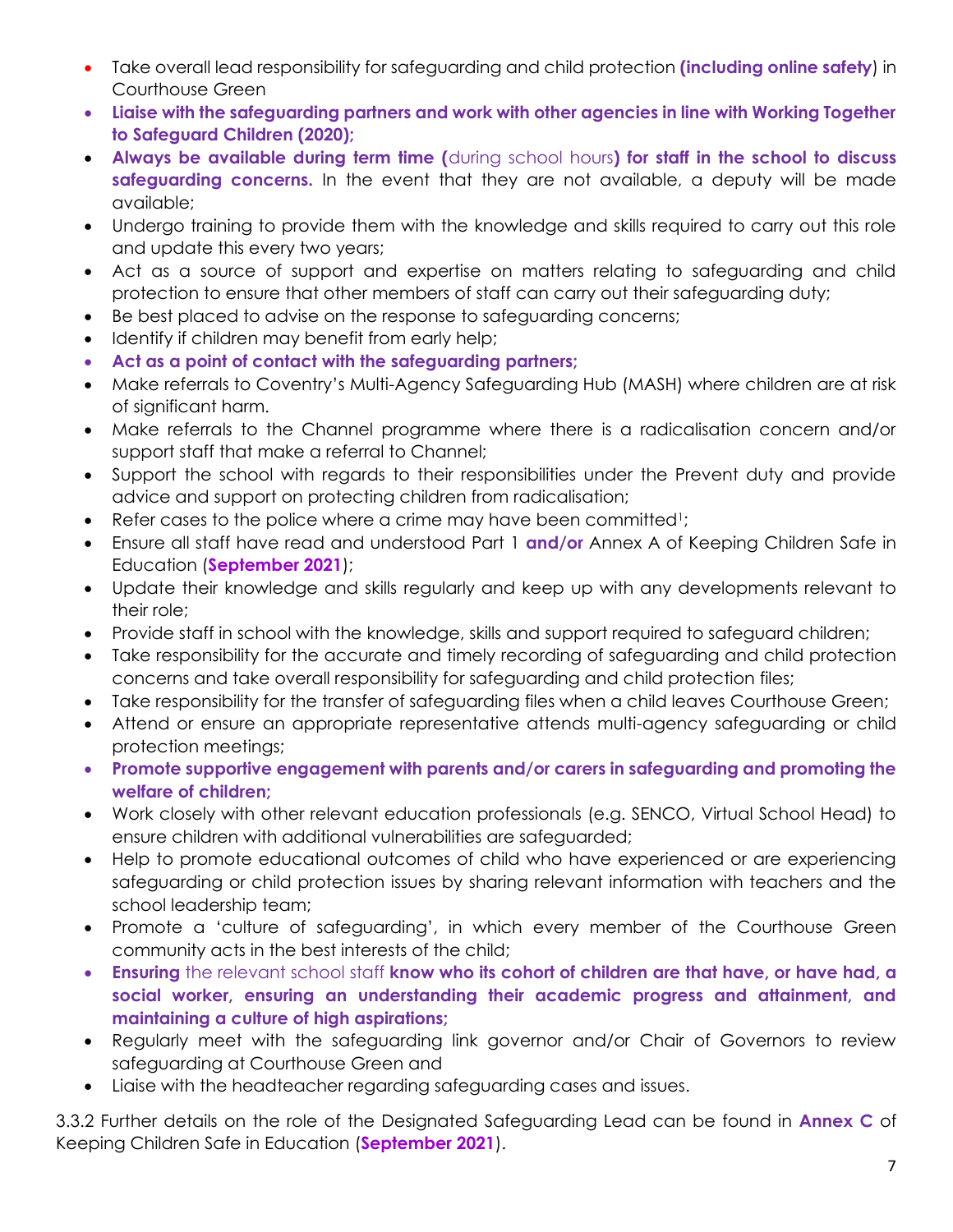#### **3.4 The Role & Responsibilities of all Staff within School**

3.4.1 School staff play a particularly important role because they are in a position to identify concerns early in order to provide help for children. All staff in Courthouse Green

- Have a responsibility to provide a safe environment, where children can learn;
- Should know what to do if a child tells them that he/she is being abused, **exploited** or neglected;
- Will be able to identify indicators of abuse;
- Will be made aware of; the safeguarding and child protection policy; the school behaviour policy; the staff behaviour policy; information about the safeguarding response to children missing in education; the role of the designated safeguarding lead and systems in Courthouse Green that support safeguarding and child protection;
- Will be provided with a copy of **Part 1/Annex A** of Keeping Children Safe in Education (**September 2021**) annually and receive annually updated training on their safeguarding roles and responsibilities;
- Should have an awareness of safeguarding issues that put children at risk of harm and behaviours associated with these risks;
- Should know what to do if a child makes a disclosure of abuse and never promise confidentiality when a child makes a disclosure;
- Will be made aware of the early help process and understand their role in it;
- Should be prepared to identify children who may benefit from early help and will discuss early help requirements with the safeguarding lead in the first instance;
- May be required to support social workers and other agencies following a referral;
- Will be made aware of the process for making referrals to **Children's Services** (though the MASH), understand statutory assessments and the role that they may be expected to play in such assessments;
- Should be prepared to make referrals to the MASH if they have concerns about a child's welfare and understand the role that they may be expected to play in such assessments;
- Will receive regularly updated safeguarding and child protection training **including online safety**;
- Will receive safeguarding updates throughout the year as part of continuous professional development;
- Should be able to contribute to the development of safeguarding policy and practice.
- Should always seek advice from the Designated Safeguarding Lead if they are unsure; and
- All teachers should safeguard children's wellbeing and maintain public trust in the teaching profession as part of their professional duties (Teaching Standards, 2012).

#### **3.5 Multi-Agency Working**

3.5.1 The school is committed to multi-agency working and operates under Working Together to Safeguard Children (2018) and local safeguarding arrangements.

3.5.2 The school will work with **Children's Services** the police, health services, local Early Help practitioners and other relevant agencies to promote the welfare of children and protect them from harm.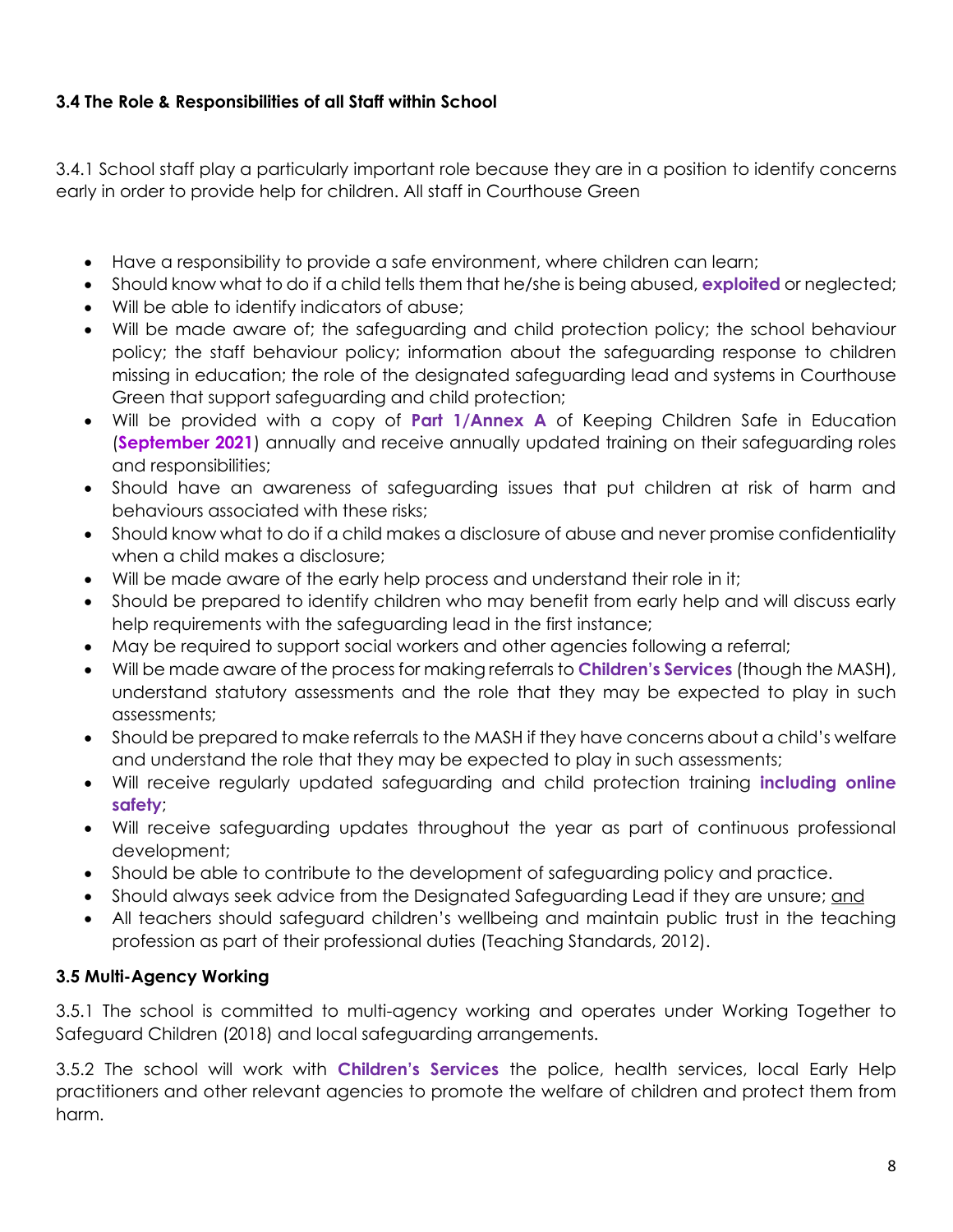3.5.3 We work closely with our local Family Hub to ensure children receive appropriate, co-ordinated Early Help **– Sarina John at Park Edge Hub - 02476786808**

3.5.4 The Coventry Safeguarding Children Partnership (CSCP) have designated that schools and colleges are a named 'relevant agency'. As such, the school is under a statutory duty to co-operate with published CSCP arrangements.

# **4 Types of abuse**

4.1 As outlined above, all staff will be trained in indicators of abuse and should be able to recognise signs of abuse. We recognise that abuse, neglect and safeguarding issues are complex and can rarely be covered by one label. Abuse can take many forms and can involve directly inflicting harm on a child or failing to protect a child from harm **online as well as face to face.** 

The four main types of abuse that staff are trained to recognise are;

- Physical abuse;
- Sexual abuse;
- Emotional abuse;
- Neglect.

| Type of abuse   | <b>Information</b>                                                                                                                                                                                                                                                                                                                                                                                                                                                                                                              |
|-----------------|---------------------------------------------------------------------------------------------------------------------------------------------------------------------------------------------------------------------------------------------------------------------------------------------------------------------------------------------------------------------------------------------------------------------------------------------------------------------------------------------------------------------------------|
| Abuse           | A form of maltreatment of a child. Somebody may<br>abuse or neglect a child by inflicting harm, or by<br>failing to act to prevent harm. Children may be<br>abused in a family or in an institutional or community<br>setting by those known to them or, more rarely, by<br>others. Abuse can take place wholly online, or<br>technology may be used to facilitate offline abuse.<br>Children may be abused by an adult or adults, or<br>another child or children.                                                             |
| Physical abuse  | A form of abuse which may involve hitting, shaking,<br>throwing, poisoning, burning or scalding, drowning,<br>suffocating or otherwise causing physical harm to a<br>child. Physical harm may also be caused when a<br>parent or carer fabricates the symptoms of, or<br>deliberately induces, illness in a child.                                                                                                                                                                                                              |
| Emotional abuse | The persistent emotional maltreatment of a child<br>such as to cause severe and persistent adverse<br>effects on the child's emotional development. It<br>may involve conveying to a child that they are<br>worthless or unloved, inadequate, or valued only<br>insofar as they meet the needs of another person. It<br>may include not giving the child opportunities to<br>express their views, deliberately silencing them or<br>'making fun' of what they say or how they<br>communicate. It<br>feature<br>may<br>age<br>or |

#### 4.2 Types of abuse **(Taken from Keeping Children Safe in Education, 2021)**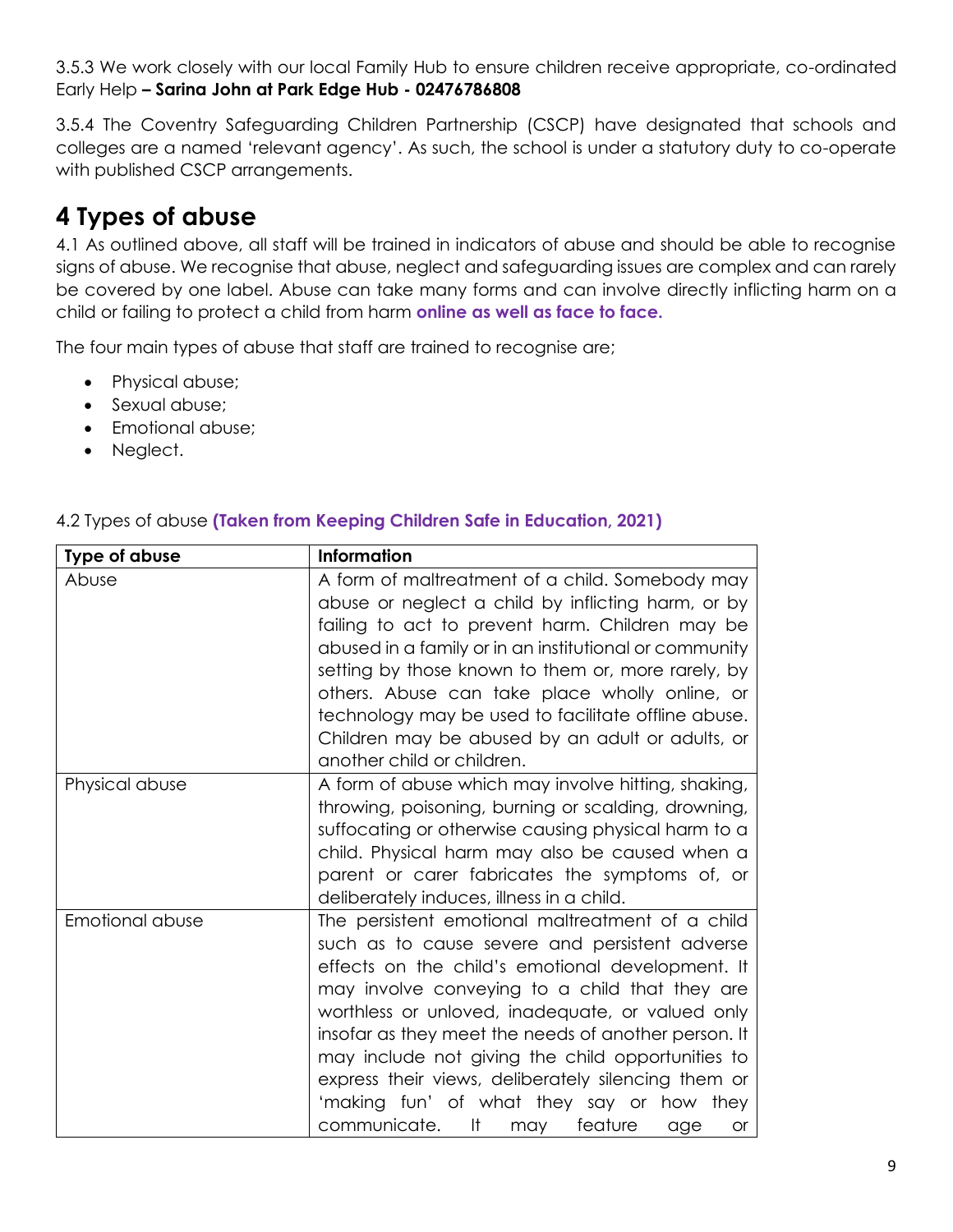|                                          | developmentally inappropriate expectations being<br>imposed on children. These may include interactions<br>that are beyond a child's developmental capability,<br>as well as overprotection and limitation<br>of<br>exploration and learning, or preventing the child<br>participating in normal social interaction. It may<br>involve seeing or hearing the ill-treatment of<br>another. It may involve serious bullying (including<br>cyber bullying), causing children frequently to feel<br>frightened or in danger, or the exploitation or<br>corruption of children. Some level of emotional<br>abuse is involved in all types of maltreatment of a<br>child, though it may occur alone.                                                                                                                                                                                                                                                                                                           |
|------------------------------------------|----------------------------------------------------------------------------------------------------------------------------------------------------------------------------------------------------------------------------------------------------------------------------------------------------------------------------------------------------------------------------------------------------------------------------------------------------------------------------------------------------------------------------------------------------------------------------------------------------------------------------------------------------------------------------------------------------------------------------------------------------------------------------------------------------------------------------------------------------------------------------------------------------------------------------------------------------------------------------------------------------------|
| Sexual abuse                             | Involves forcing or enticing a child or young person<br>to take part in sexual activities, not necessarily<br>involving violence, whether or not the child is aware<br>of what is happening. The activities may involve<br>physical contact, including assault by penetration<br>(for example, rape or oral sex) or non-penetrative<br>acts such as masturbation, kissing, rubbing and<br>touching outside of clothing. They may also include<br>non-contact activities, such as involving children in<br>looking at, or in the production of, sexual images,<br>watching sexual activities, encouraging children to<br>behave in sexually inappropriate ways, or grooming<br>a child in preparation for abuse. Sexual abuse can<br>take place online, and technology can be used to<br>facilitate offline abuse. Sexual abuse is not solely<br>perpetrated by adult males. Women can also<br>commit acts of sexual abuse, as can other children.<br>The sexual abuse of children by other children is a |
|                                          | specific safeguarding issue in education and all staff<br>should be aware of it and of Courthouse Green<br>policy and procedures for dealing with it.                                                                                                                                                                                                                                                                                                                                                                                                                                                                                                                                                                                                                                                                                                                                                                                                                                                    |
| Child<br>exploitation<br>sexual<br>(CSE) | CSE is a form of child sexual abuse. It occurs where<br>an individual or group takes advantage of an<br>imbalance of power to coerce, manipulate or<br>deceive a child or young person under the age of<br>18 into sexual activity (a) in exchange for something<br>the victim needs or wants, (b) for the financial<br>advantage or increased status of the perpetrator or<br>facilitator and/or through violence or the threat of<br>violence. The victim may have been sexually<br>exploited even if the sexual activity appears<br>consensual. Child sexual exploitation does not                                                                                                                                                                                                                                                                                                                                                                                                                    |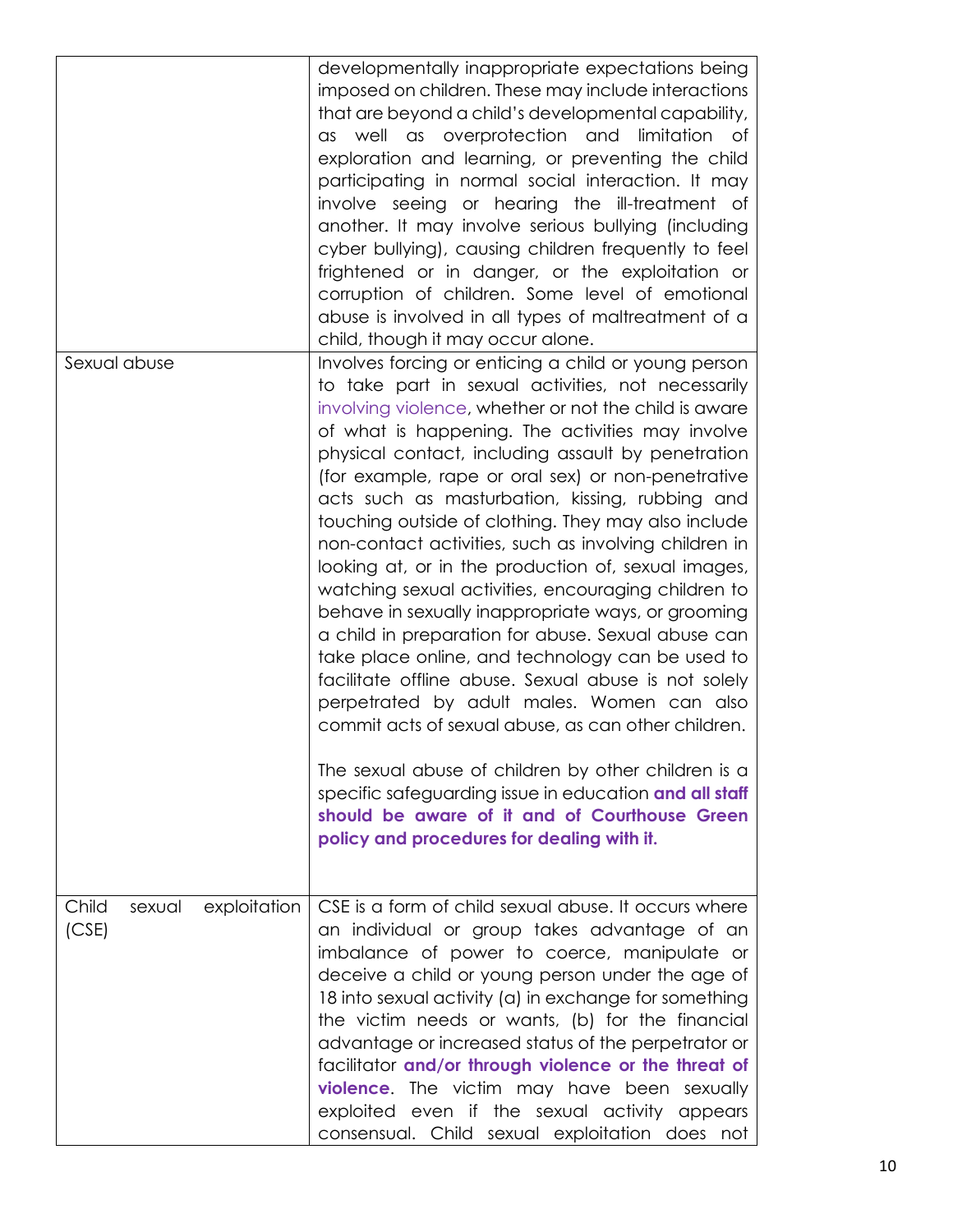|                | always involve physical contact; it can also occur<br>through the use of technology.                                                                                                                                                                                                                                                                                                                                                                                                                                                                                                                                                                                                                                                                                    |
|----------------|-------------------------------------------------------------------------------------------------------------------------------------------------------------------------------------------------------------------------------------------------------------------------------------------------------------------------------------------------------------------------------------------------------------------------------------------------------------------------------------------------------------------------------------------------------------------------------------------------------------------------------------------------------------------------------------------------------------------------------------------------------------------------|
| <b>Neglect</b> | The persistent failure to meet a child's basic physical<br>and/or psychological needs, likely to result in the<br>serious impairment of the child's health or<br>development. Neglect may occur during<br>pregnancy, for example, as a result of maternal<br>substance abuse. Once a child is born, neglect may<br>involve a parent or carer failing to: provide<br>adequate food, clothing and shelter (including<br>exclusion from home or abandonment); protect a<br>child from physical and emotional harm or danger;<br>ensure adequate supervision (including the use of<br>inadequate care-givers); or ensure access to<br>appropriate medical care or treatment. It may also<br>include neglect of, or unresponsiveness to, a child's<br>basic emotional needs. |

4.3 Indicators of abuse can be found in Appendix B.

4.4 If a child is in immediate danger or at risk of harm, a referral will be made to **children's services** (through the MASH) and any member of staff can make this referral. A Designated or Deputy Designated Safeguarding Lead should be available at all times, but in exceptional circumstances the member of staff should speak to a member of the Senior Leadership Team or seek advice directly from **Children's Services** and then take appropriate action. The Designated Safeguarding Lead should be made aware as soon as possible.

4.5 Staff, parents and the wider community should report any concerns that they have about the welfare of children, however minor or seemingly insignificant. Staff should not assume that someone else will report concerns.

4.6 The school recognises that any child can be the victim of abuse and may benefit from early help. However, the school will be particularly vigilant to potential need for early help if a child;

- is disabled **or has certain health conditions and has** specific additional needs;
- has special educational needs (whether or not they have a statutory education, health and care plan);
- **has a mental health need;**
- is a young carer;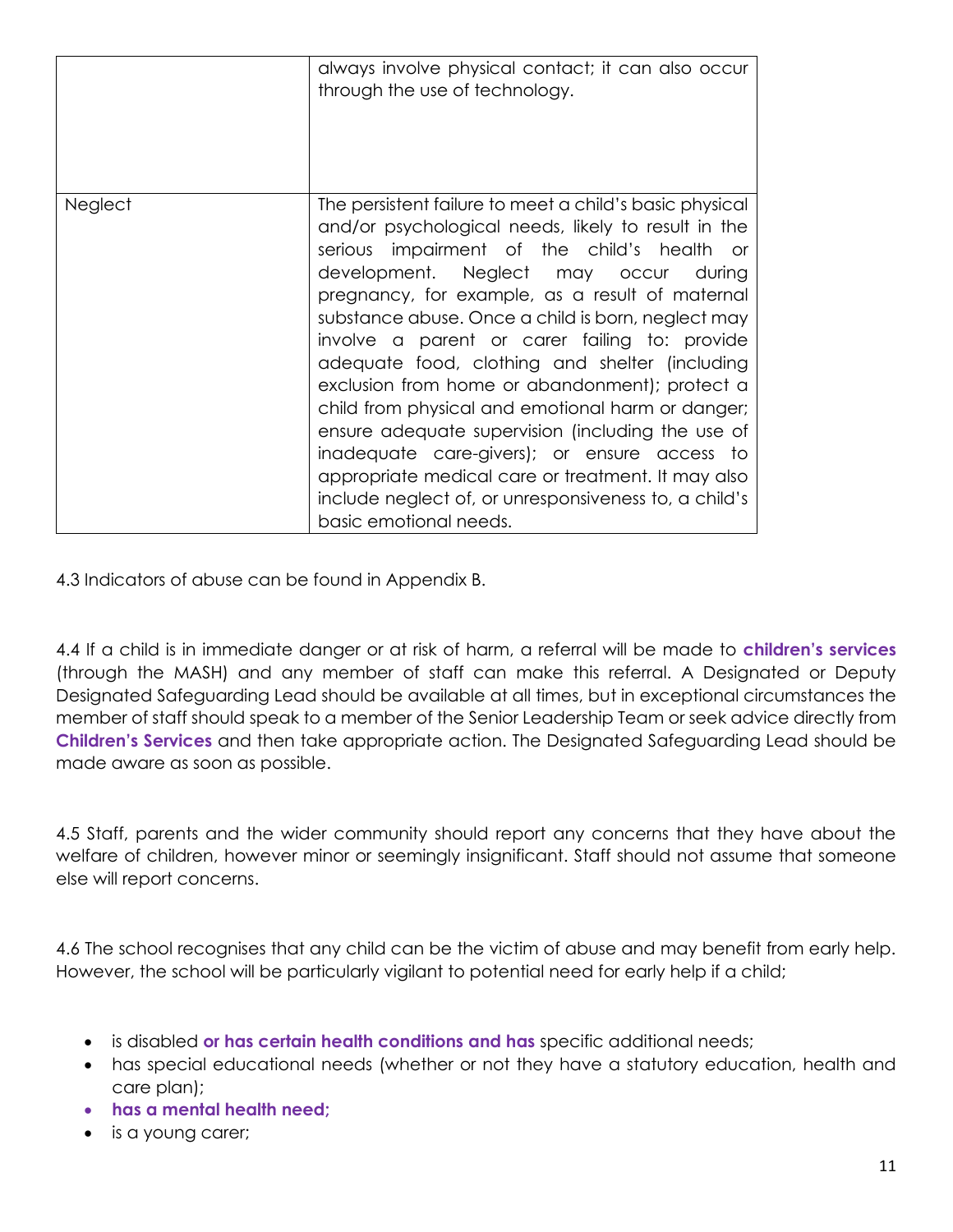- is showing signs of being drawn in to anti-social or criminal behaviour, including gang involvement and association with organised crime groups **or county lines**;
- is frequently missing/goes missing from care or from home;
- **is a risk of modern slavery, trafficking, sexual or criminal exploitation;**
- is misusing drugs or alcohol themselves;
- **has a family member in prison, or is affected by parental offending;**
- is in a family circumstance presenting challenges for the child, such as substance abuse, adult mental health problems or domestic abuse;
- has returned home to their family from care;
- is showing early signs of abuse and/or neglect;
- is at risk of being radicalised or exploited;
- **is at risk of 'honour-based' abuse such as Female Genital Mutilation or Forced Marriage;**
- **is persistently absent from education, including persistent absences for part of the school day.**
- is a privately fostered child.<sup>2</sup>

*4.7* Courthouse Green recognises that abuse can take many different forms. Staff will also receive training on the following issues and action will be taken if Courthouse Green believes that a child is at risk of or is the victim of;

- bullying, including cyber- or online-bullying;
- child criminal exploitation (including involvement in county lines);
- child sexual exploitation;
- domestic abuse;
- emotional abuse;
- fabricated or induced illness:
- faith-based abuse;
- female genital mutilation;
- forced marriage;
- gangs or youth violence;
- gender-based violence;
- hate;
- **mental health;**
- neglect;
- **peer on peer abuse;**
- physical abuse;
- radicalisation;
- relationship abuse;
- serious violence **and harassment**;
- sexual abuse;
- sexual violence or sexual harassment (including peer on peer abuse);
- **sharing of consensual or non-consensual nude and semi-nude images/videos;**
- So-called 'honour-based' abuse;
- trafficking and modern slavery.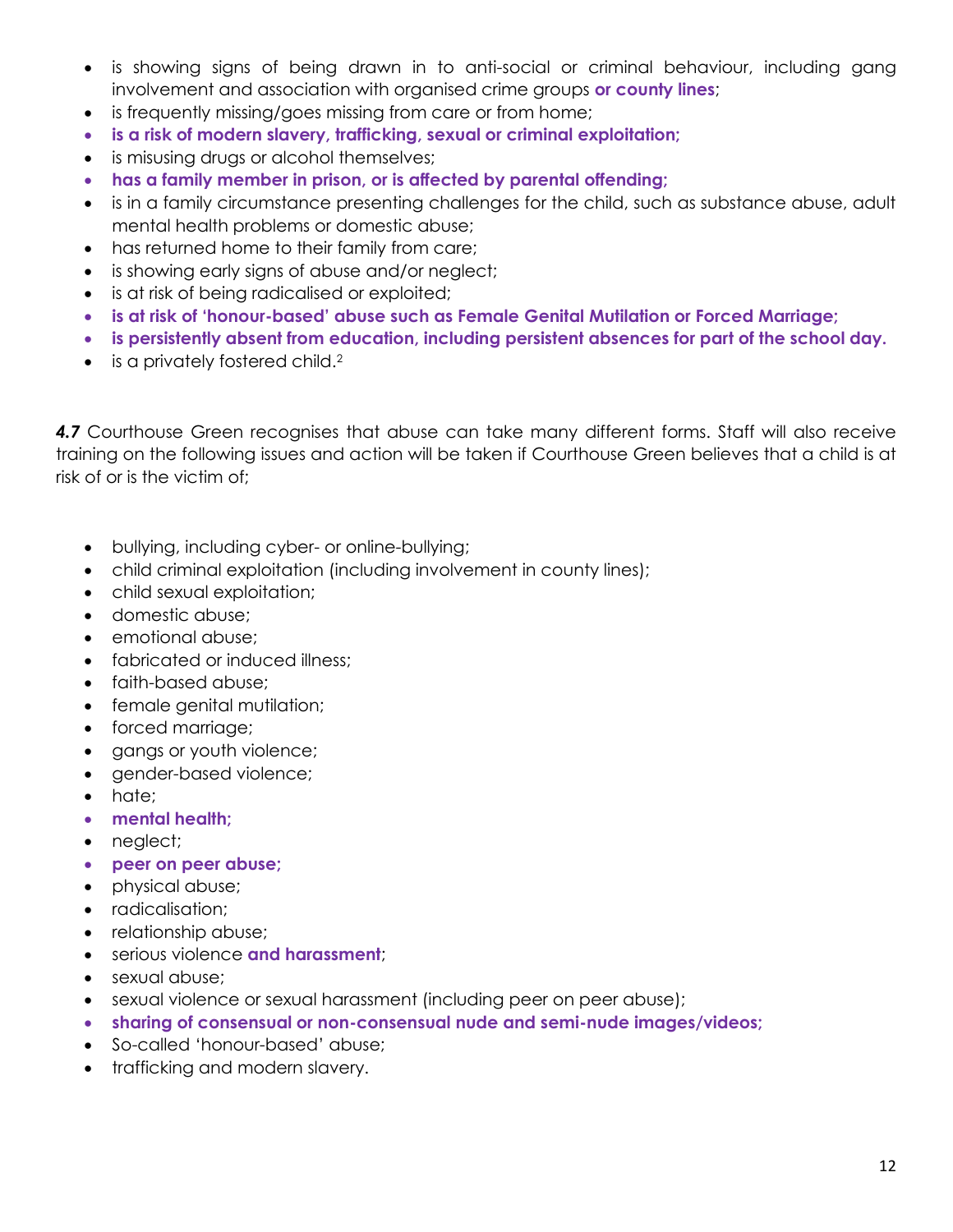- Children missing education;
- Children missing from home or care.

4.8.1 There are other familial issues that can have a detrimental impact on children.

We work with other agencies in line with Keeping Children Safe in Education **(2021)** to support children and families in the following circumstances;

- Children facing the court procedures and/or children in the court system;
- Children with family members in prison;
- Children who are homeless:
- Children who need a social worker.

#### **4.9 Child potentially at greater risk of harm**

4.9.1 Courthouse Green recognises that some children need a social worker due to abuse, neglect or **complex** family circumstances and that abuse and trauma can leave children vulnerable to further harm, as well as educational disadvantage.

4.9.2 The Designated Safeguarding Lead will hold information relating to social workers working with children in the school.

4.9.3 This information will inform decisions about safeguarding and promoting welfare (including the provision of pastoral and/or academic support).

#### **4.10 Children missing from Education**

4.10.1 Courthouse Green understands that children missing from education can be a warning sign to a variety of safeguarding concerns.

4.10.2 Courthouse Green will report information to the Local Authority when removing a child from roll.

#### **4.11 Elective Home Education**

4.11.1 Courthouse Green recognises that many home educated children have a positive learning experience and the decision is one with the child's best interests at heart.

4.11.2 Since 2016, Courthouse Green has a statutory duty to inform the Local Authority of all deletions from roll. When Elective Home Education is the reason for this removal, the Local authority and other key professionals will work alongside Courthouse Green to coordinate a meeting with parents where possible ideally before a final decision is made.

#### **4.12 Mental Health**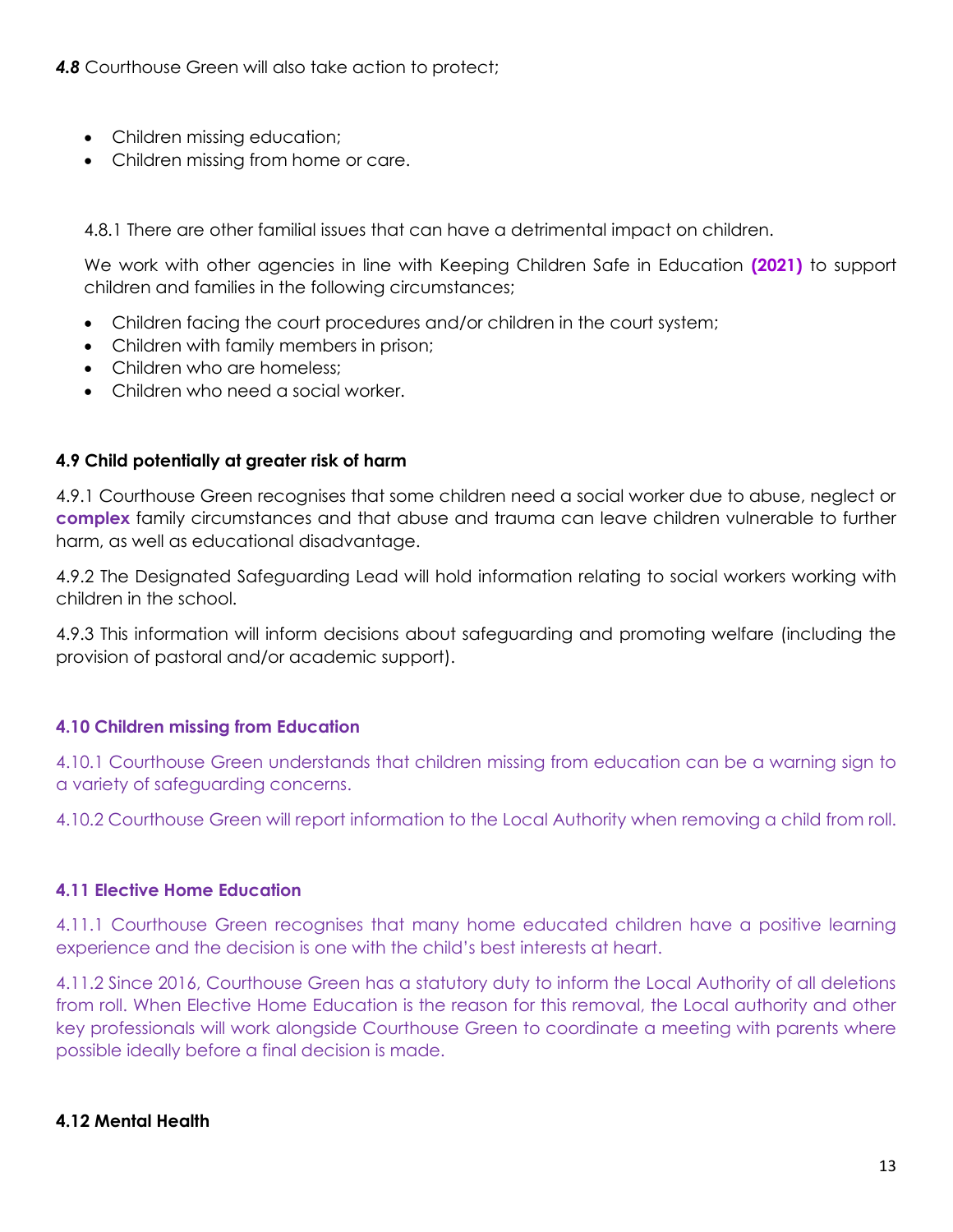4.12.1 The school recognise that safeguarding and promoting the welfare of children includes preventing the impairment of children's mental health or development.

4.12.2 All staff will be aware that mental health problems may be an indicator that a child is suffering or is at risk of suffering abuse, neglect or exploitation.

4.12.3 Staff will not attempt to make a diagnosis of a mental health problem unless they are appropriately trained.

4.12.4 We recognise that staff are well-placed to observe behaviour that may indicate that a child is experiencing a mental health problem, or is at risk of developing one. There are clear systems and processes in place for identifying possible mental health problems. If staff are concerned that a child is suffering a mental health problem, they should they should log their concern on CPOMS using 'Cause for Concern' and 'Welfare->Pupil Mental Health', including the Intervention Team in the log.

4.12.5 If staff are concerned that a child is experiencing a mental health problem that is also a safeguarding concern, they must report this to the Designated Safeguarding Lead (or deputy Designated Safeguarding Lead) immediately.

**4**.12.6 Chelsea Wallbank is our Mental Health First Aider and is available for both staff and children in school. She works with Claire Jones as SLT lead for mental health in school.

4.12.7 Further information, guidance and advice regarding mental health can be found in paragraph 41 of Keeping Children Safe in Education 2021.

**4.13.** Courthouse Green have a duty to refer any children who are living in a private fostering arrangement to the local authority.

**4.14** All schools are subject to a duty under section 26 of the Counter-Terrorism and Security Act 2015 in the exercise of their functions to have "due regard" to the need to prevent people from being drawn into terrorism. See Appendix B for further information on Courthouse Green's Prevent duty.

**4.15** If any member of staff is unsure about signs of abuse or neglect, they should speak to the Designated Safeguarding Lead.

**4.16** See Appendix B for further information and guidance on the above issues.<sup>3</sup>

### **5 Responding to signs of abuse**

5.1 If a member of staff, parent or member of the public is concerned about a child's welfare, they should report it to the designated safeguarding lead as soon as possible. On occasions when the designated safeguarding lead is not available, it should be reported to the deputy safeguarding lead without delay. Although any member of staff can make a referral to **Children's Services** where possible there should be a conversation with the Designated Safeguarding Lead.

5.2 If anyone other than the Designated Safeguarding Lead makes a referral to **Children's Services** or to the police, they should inform the DSL as soon as possible.

5.3 All staff will be alert to indicators of abuse and will report any of the following to the Designated Safeguarding Lead immediately;

• Any concern or suspicion that a child has sustained an injury outside what is reasonably attributable to normal play;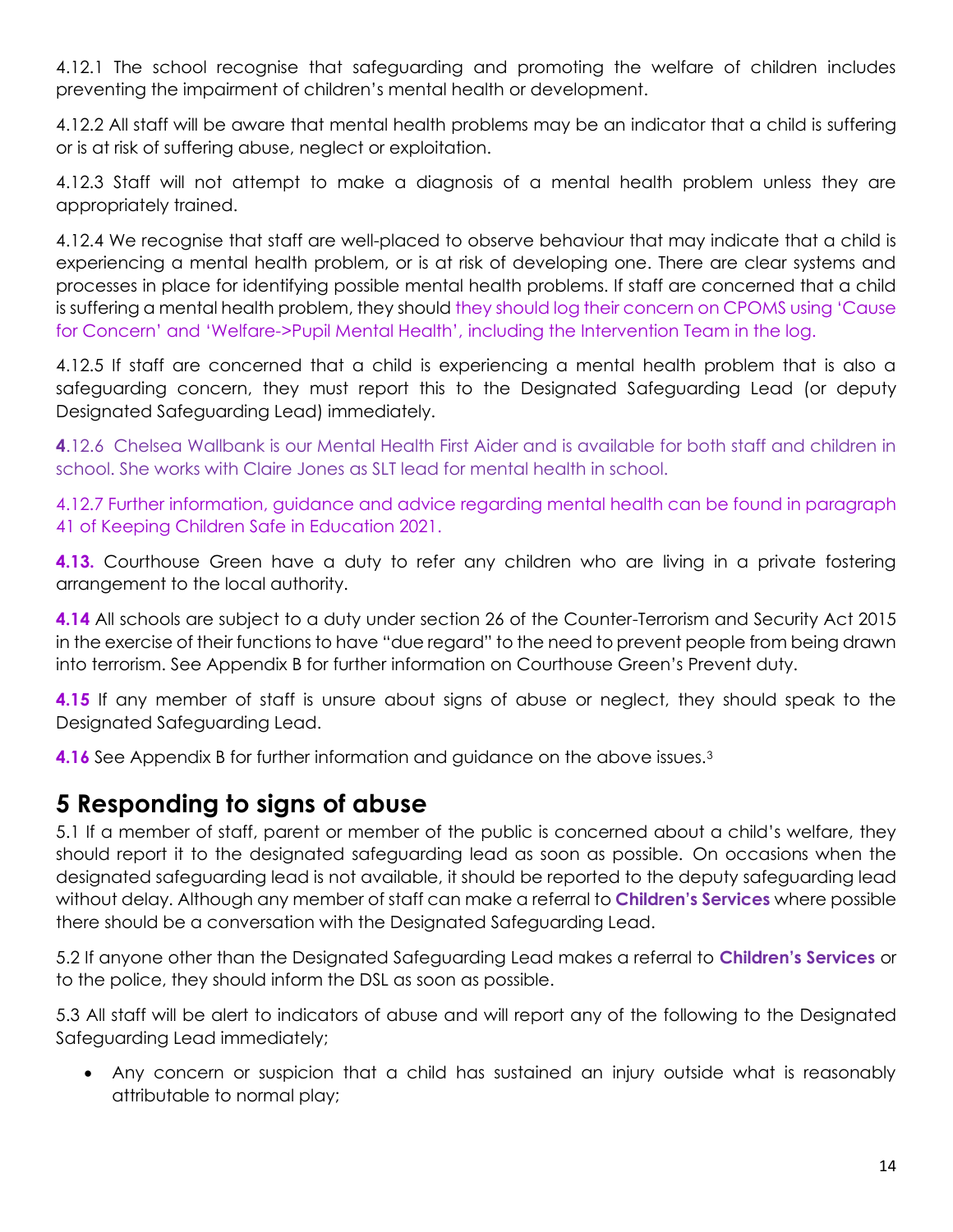- Any concerning behaviours exhibited by children that may indicated that they have been harmed or are at risk of harm, including unusual changes in mood or behaviour, concerning use of language and/or concerning drawings or stories.
- Any significant changes in attendance or punctuality;
- Any significant changes in a child's presentation;
- Any concerns relating to people who may pose a risk of harm to a child; and/or
- Any disclosures of abuse that children have made.

5.4 There will be occasions where a child discloses abuse directly to a member of staff. If this happens, the member of staff will;

- listen carefully to the child and believe what they are saying;
- not promise confidentiality, as information may need to be passed on so the child and family can receive additional support;
- only ask for clarification if something is unclear and will not ask 'leading' questions;
- report disclosure to the designated safeguarding lead as soon as possible, certainly by the end of the day;
- only discuss the issue with colleagues that need to know about it; and
- will write up the disclosure and pass it to the designated safeguarding lead. It is likely they will have a discussion with the DSL prior to this.

5.5 The designated safeguarding lead will make a decision about the action that needs to be taken following a member of staff raising a concern about a child, or following a direct disclosure. The DSL may;

- Manage support for the child internally;
- Seek advice from the social worker advice line in the MASH;
- Instigate single agency intervention and work directly with the family to improve the situation;
- Offer an Early Help Assessment to provide multi-agency help to a family;
- In cases where children are deemed to be at significant risk of harm, the DSL will refer cases to the MASH for statutory intervention. Parental consent will be obtained wherever possible before referring cases to the MASH. However, if Courthouse Green is worried that telling parents will mean the child is at greater risk of harm, we may do this without informing them.
- If parents do not consent to a referral but the school believes that a child is at significant risk of harm, a referral will still be made to **Children's Services.**

5.6 For further information about the Coventry Safeguarding Children Partnership's 'Right Help, Right Time' guidance, which is used by Courthouse Green to make decisions about protecting children, please visit [http://www.coventry.gov.uk/righthelprighttime.](http://www.coventry.gov.uk/righthelprighttime)

5.7 See **page 21** for flowchart of actions that will be taken where there are concerns about a child (taken from Keeping Children Safe in Education, **September 2021**).

5.8 In cases where members of staff become aware that Female Genital Mutilation (FGM) has been carried out on a female below the age of 18, they have a mandatory duty to report this to the police without delay and will do so. Staff should refer this to the DSL, but the legislation requires regulated health and **Children's Service** professionals and teachers in England and Wales to make a report to the police where, in the course of their professional duties, they either;

• are informed by a girl under 18 that an act of FGM has been carried out on her; or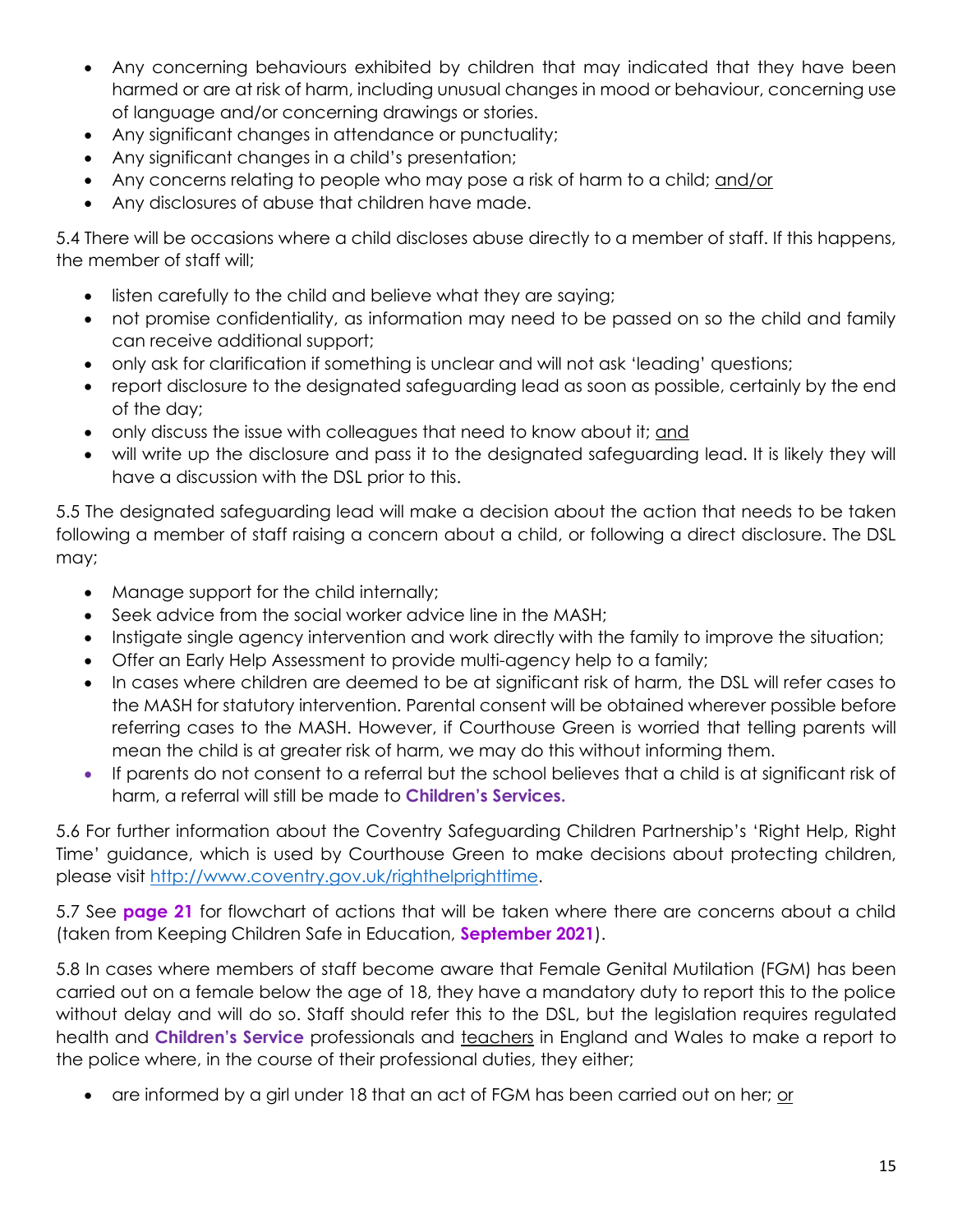• observe physical signs which appear to show that an act of FGM has been carried out on a girl under 18 and they have no reason to believe that the act was necessary for the girl's physical or mental health or for purposes connected with labour or birth.<sup>4</sup>

#### **5.9 Peer on Peer Abuse**

5.9.1 Courthouse Green understands that both adults and other children can perpetrate abuse, **and can happen inside and outside of school.** Peer on peer abuse is taken very seriously. Peer on peer abuse can include bullying **(including cyber-bullying, prejudice-based and discriminatory bullying), abuse in intimate personal relationships between peers**, physical abuse, **sharing of consensual or nonconsensual images of videos**, **causing someone to engage in sexual activity without consent,** sexual violence and/or harassment, upskirting, and initiation/hazing ceremonies. The school recognise that safeguarding issues can manifest as peer on peer abuse.

5.9.2 All members of staff will be made aware of the school's policy and procedures with regards to peer on peer abuse. The school will ensure staff understand what is meant by peer on peer abuse and the school policy on peer on peer abuse by ensuring that it is part of whole staff safeguarding training and part of the behaviour policy.

5.9.3 The school will work to prevent peer on peer abuse by ensuring that our behaviour policy is clear; that children are taught respect as part of RSE, PHSE and Courthouse Green Core Values work.

5.9.4 In the event that an allegation of peer on peer abuse is made, Courthouse Green will investigate this We will take any allegation of peer on peer abuse and treat it the same as a disclosure of any other type of abuse. We will seek evidence of this behaviour and inform both the victim and perpetrator of this behaviour of what will happen next. All behaviour logs will be made on CPOMS recording system and will reflect the detail of the disclosure and any subsequent evidence gained from other children or sources (screenshots – providing that they are not indecent images, etc).

5.9.5 In the event that an allegation of peer on peer abuse is made, victims and alleged perpetrators will be supported by victims and alleged perpetrators will be supported by the behaviour policy and the intervention team. Further support will be requested via MASH referrals for both parties and /or the police as appropriate.

**5**.9.6 Courthouse Green will never pass off peer on peer abuse as 'banter' or 'part of growing up' and recognise that even if there are no reported cases, such abuse may still be taking place. This should be a Zero-tolerance approach as this could lead to a culture of unacceptable behaviours.

5.9.7 Children are taught about consent as part of protective behaviours work across school from Reception (includes consent to hug, hold hands, power to ask people to stop or step away from their personal space etc) to Yr 6 (includes consent to touch, what kind of touching is inappropriate, how to deal with derogatory comments about our bodies etc) Courthouse Green believe very strongly that all children should feel empowered to protect themselves and have control over relationships and to feel comfortable with their peers. Staff will support all children to ensure that they fully understand the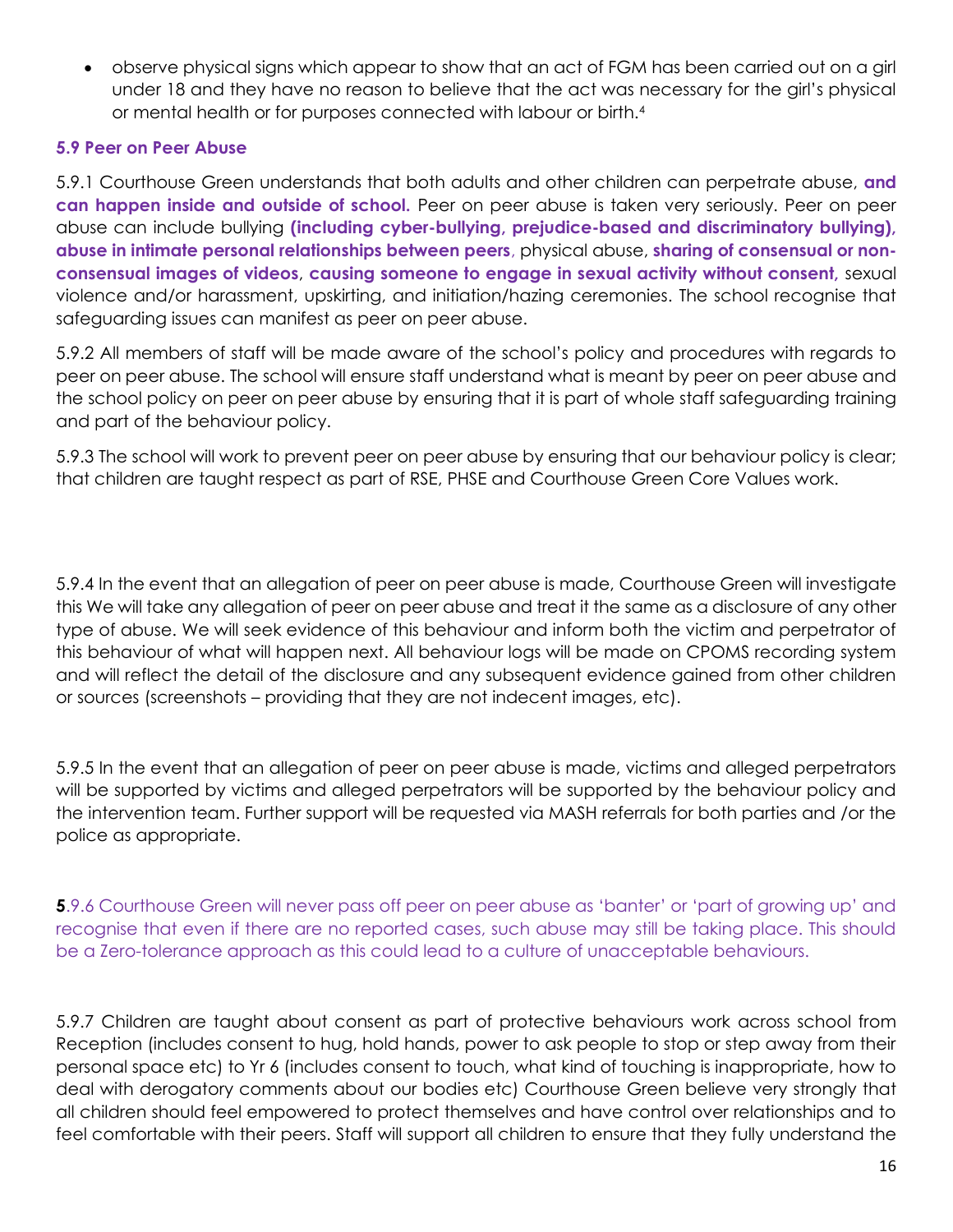importance of keeping themselves safe via PHSE and RSE lessons and will include e-safety concerns in these lessons to prevent peer on peer abuse via devices and social media.

5.9.9 Courthouse Green will adhere to guidance set out in Keeping Children Safe in Education (**2021**) and Sexual Violence and Sexual Harassment in Schools **(September 2021)** when responding to incidents of peer on peer abuse.

5.9.10 All staff will be made aware that 'upskirting' is a criminal offence.

#### **5.10 Sharing of consensual or non-consensual nude and semi-nude images or videos**

5.10.1 "Sharing of consensual or non-consensual nude and semi-nude images or videos" refers to any sharing of youth-produced sexual imagery between children. This includes;

- A person under the age of 18 creating and sharing sexual imagery of themselves with a peer under the age of 18;
- A person under the age of 18 sharing sexual imagery created by another person under the age of 18 with a peer under the age of 18 or an adult;
- A person under the age of 18 being in possession of sexual imagery created by another person under the age of 18.

5.10.2 The school has a responsibility to educate children in the risks relating to '**sharing consensual or non-consensual nude images or videos'** and how to keep themselves safe online.

5.10.3 Any incidents or suspected incidents of '**sharing consensual or non-consensual nude images or videos'** should be reported to the DSL without delay.

5.10.4 Once reported to the DSL, the DSL will decide on the appropriate course of action. This could include;

- **Referrals to the MASH in regards to both peers (also the police if urgent response required);**
- Confiscation of mobile phones in line with guidance 'Searching, Screening and Confiscation, (January 2018);
- Support for young people involved to prevent reoccurrence;
- Sanctions in accordance with behaviour policy;

5.10.5 Any incidents of '**sharing consensual or non-consensual nude images or videos'** involving the following will result in a MASH and **sometimes a** Police referral;

- Adult involvement;
- Coercion or blackmail:
- Children under the age of 13;
- Extreme, or violent content;
- Immediate risk of harm.

5.10.6 Staff will not view images or videos on pupil devices. Confiscated devices will be stored securely and passed to the relevant agencies.

5.10.7 We will work with parents as necessary if their child is involved **in the sharing of consensual or non-consensual nude images or videos.**

5.10.8 We operate a culture of safeguarding and young people should feel confident to disclose if they have sent an inappropriate image of themselves. Children will always be supported to retrieve and delete the images.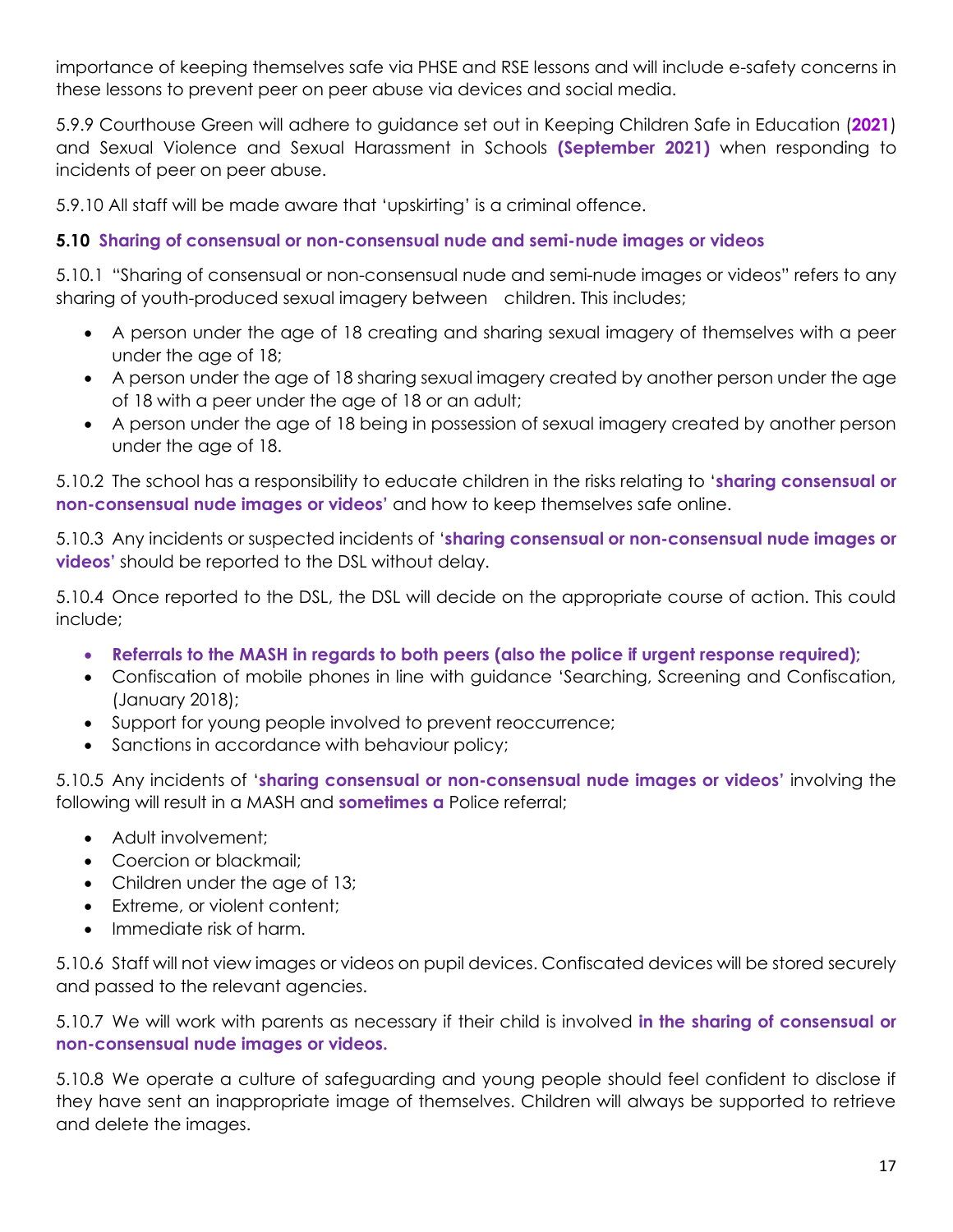#### **5.11 Peer on Peer Sexual Violence and Sexual Harassment**

**5.11.1 Sexual Violence and sexual harassment, just like the above types of Peer on Peer abuse, can occur both in and out of school (online and face to face) between children of any age and sex and is never acceptable. This includes children from Primary school through to Secondary and higher. Examples of this are:**

- **rape;**
- **assault by penetration;**
- **sexual assault;**
- **causing someone to engage in sexual activity without consent;**
- **sexual comments including on social media;**
- **sexual jokes;**
- **physical behaviour;**
- **online sexual harassment;**
- **sharing of unwanted explicit content;**
- **upskirting;**
- **sexualised online bullying;**
- **sexual exploitation, coercion and threats.**

**All members of staff at Courthouse Green maintain the attitude of 'It can happen here' to ensure all children are safeguarded. One way this is done is by addressing inappropriate behaviour (see Relationships/Behaviour Policy). All staff understand that by not addressing this promptly, children's educational attainment may be impacted if the alleged perpetrator attends the same setting.** 

**5.11.2 Courthouse Green will reassure the victim that they are being taken seriously and will be support and kept safe. The Designated Safeguarding Lead (or deputy) will take a lead role on reports whilst using their professional judgement, and liaising with other agencies by following the below protocol;**

- **when possible, two members of staff will be present where the report includes an online element. Staff will not view illegal images of children;**
- **will not promise confidentiality as reports will need to be passed onto Children's Service (and in some cases, the Police);**
- **recognises that a child is more likely to disclose to a member of staff they have the strongest relationship with;**
- **an initial disclosure may be the first incident that is reported rather than a singular event;**
- **some children may face barriers to disclosing such as, additional needs, vulnerability, sex, ethnicity and possibly sexual orientation;**
- **will always listen carefully to the child whilst being non-judgemental;**
- **write up the factual parts of the disclosure as soon as the child has finished disclosing;**
- **liaise with the MASH (and police if urgent response required).**

**5.11.3 Nevertheless, the victim will never be given the impression that they are creating a problem by reporting sexual violence and/or harassment. Staff will be aware of the importance of challenging inappropriate behaviours; making it clear it is never accepted, tolerated and is not a part of growing up or banter.** 

**5.11.4 In some cases, a risk assessment may be required but will be kept under constant review.** 

#### **5.12 Serious Violence**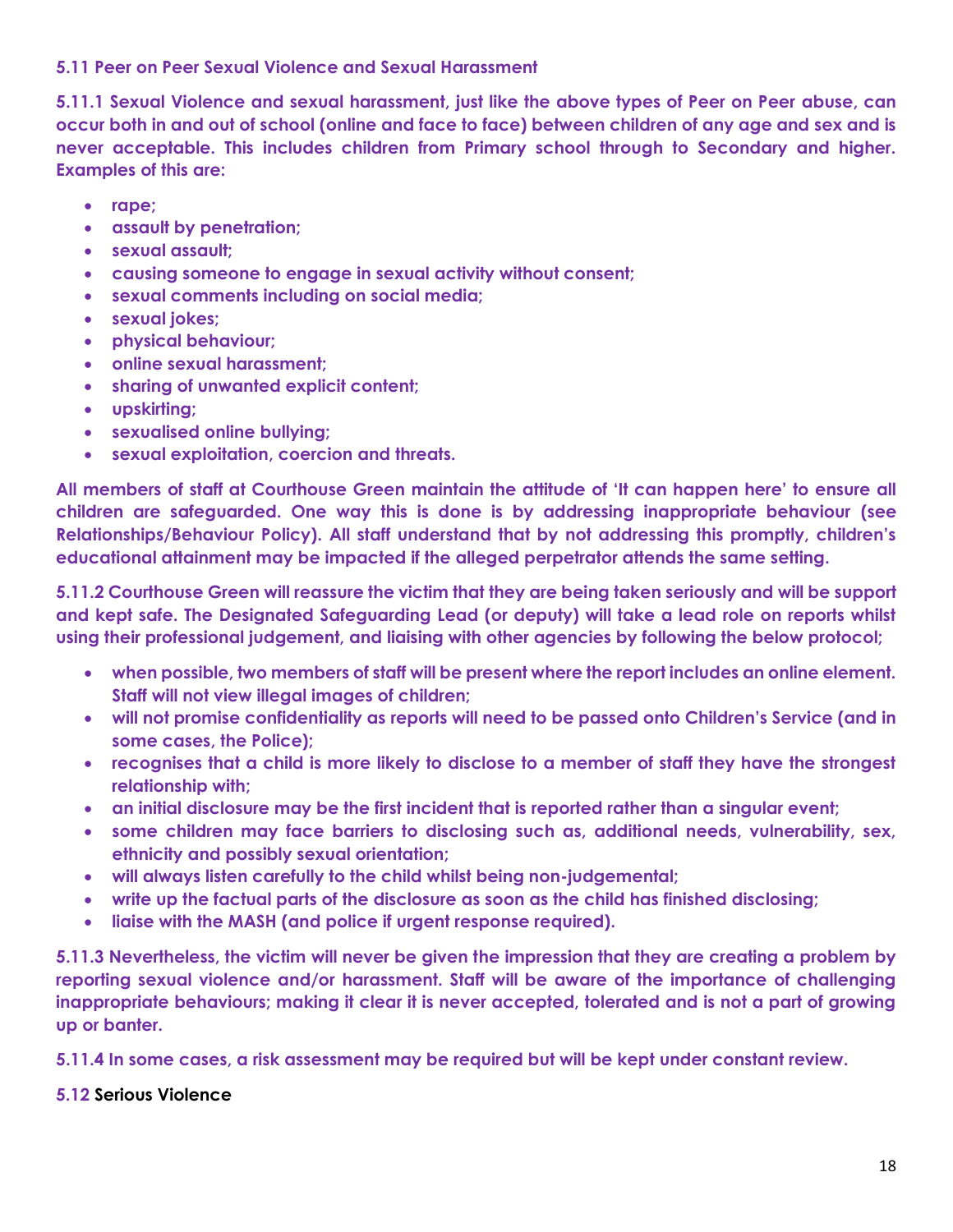**5.12.1** All staff will be made aware of indicators, which may signal that children are at risk of, or are involved with serious violent crime **such as absence from school, a change in friendship/relationship, a significant decline in performance, signs of self-harm or change in wellbeing, or sign of unexplained injury.**

**5.12.2** All staff will be made aware of the **range of risk factor which will increase the likelihood of involvement in** serious violence, criminal networks and gangs and understand the measures in place to prevent these.

**5.12.3** All staff will have an awareness of Child Criminal Exploitation and behaviours linked to Child Criminal Exploitation. **Further information about Child Criminal Exploitation can be found in paragraph 51 of Keeping Children Safe in Education (2021).** 

#### **5.13 Searching, Screening and Confiscation**

**5.13.1** Where necessary, searching, screening and confiscation will be used to safeguard a child/children in Courthouse Green.

**5.13.2** Courthouse Green adheres to 'Searching, Screening and Confiscation: Advice for Schools **(January 2018).**

5.13.3 Please see searching, screening and confiscation policy for further information.

#### **5.14 Extra-Familial Harm**

**5.14.1** Courthouse Green recognises that safeguarding incidents can be associated with factors outside the school and may take place outside of school. We also recognise that safeguarding incidents or behaviours can occur between children outside of school. We will always consider contextual safeguarding factors when responding to safeguarding incidents.

**5.14.2** All staff will be made aware that safeguarding incidents and/or behaviours can be associated with factors outside the school and/or can occur between children outside these environments.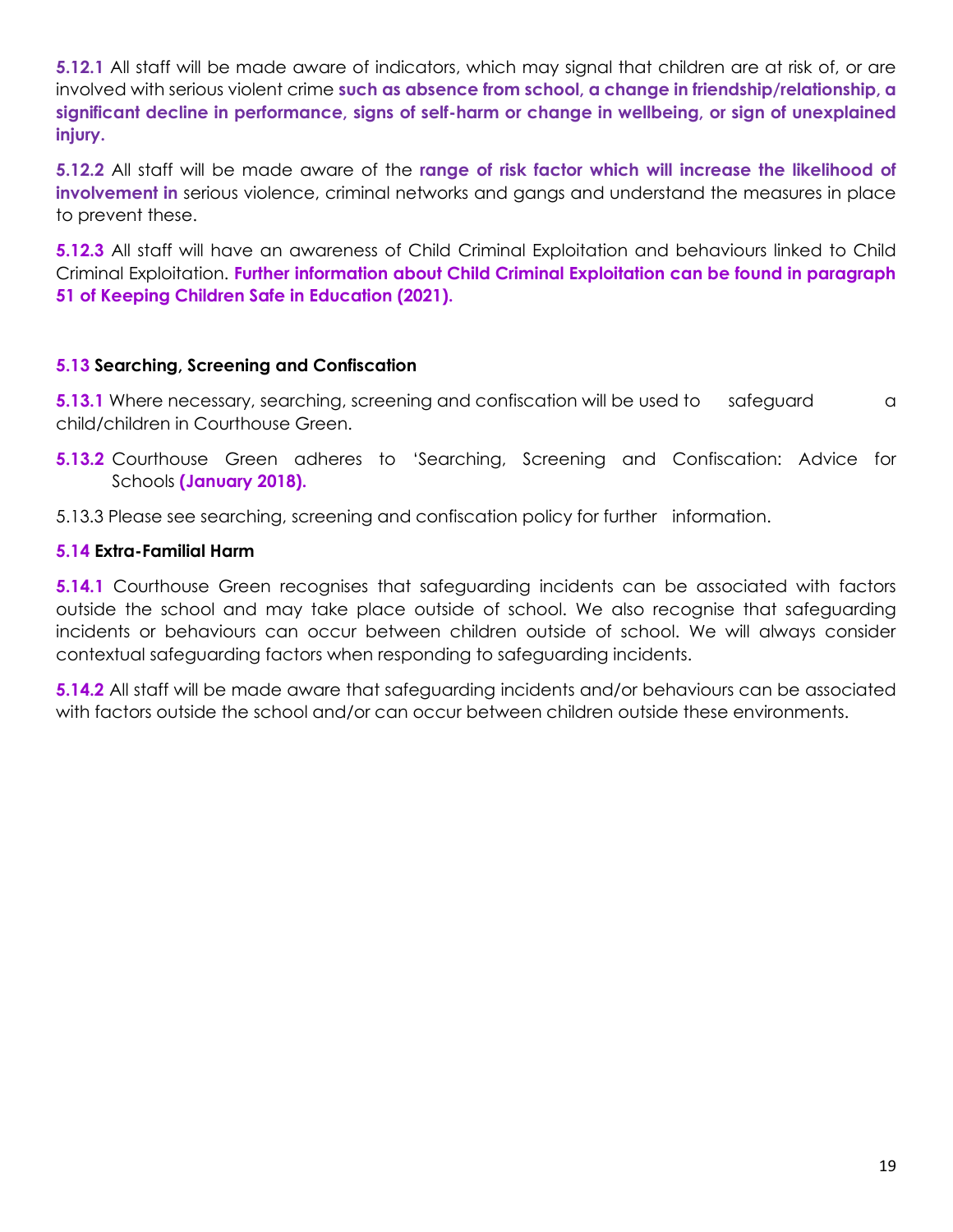#### Actions where there are concerns about a child



Working Together to Safeguard Children.

(5) This could include applying for an Emergency Protection Order (EPO).

**5.15** To raise concerns about children, members of staff should contact the Multi-Agency Safeguarding Hub (MASH) by telephone to discuss the referral. They should then complete the online Multi-Agency Referral Form (MARF) and submit this to the MASH. The school will follow up referrals if we do not receive feedback from **Children's Services.**

**MASH Telephone number:** 02476 788 555

**MASH online referral form:** <http://www.coventry.gov.uk/safeguardingchildren>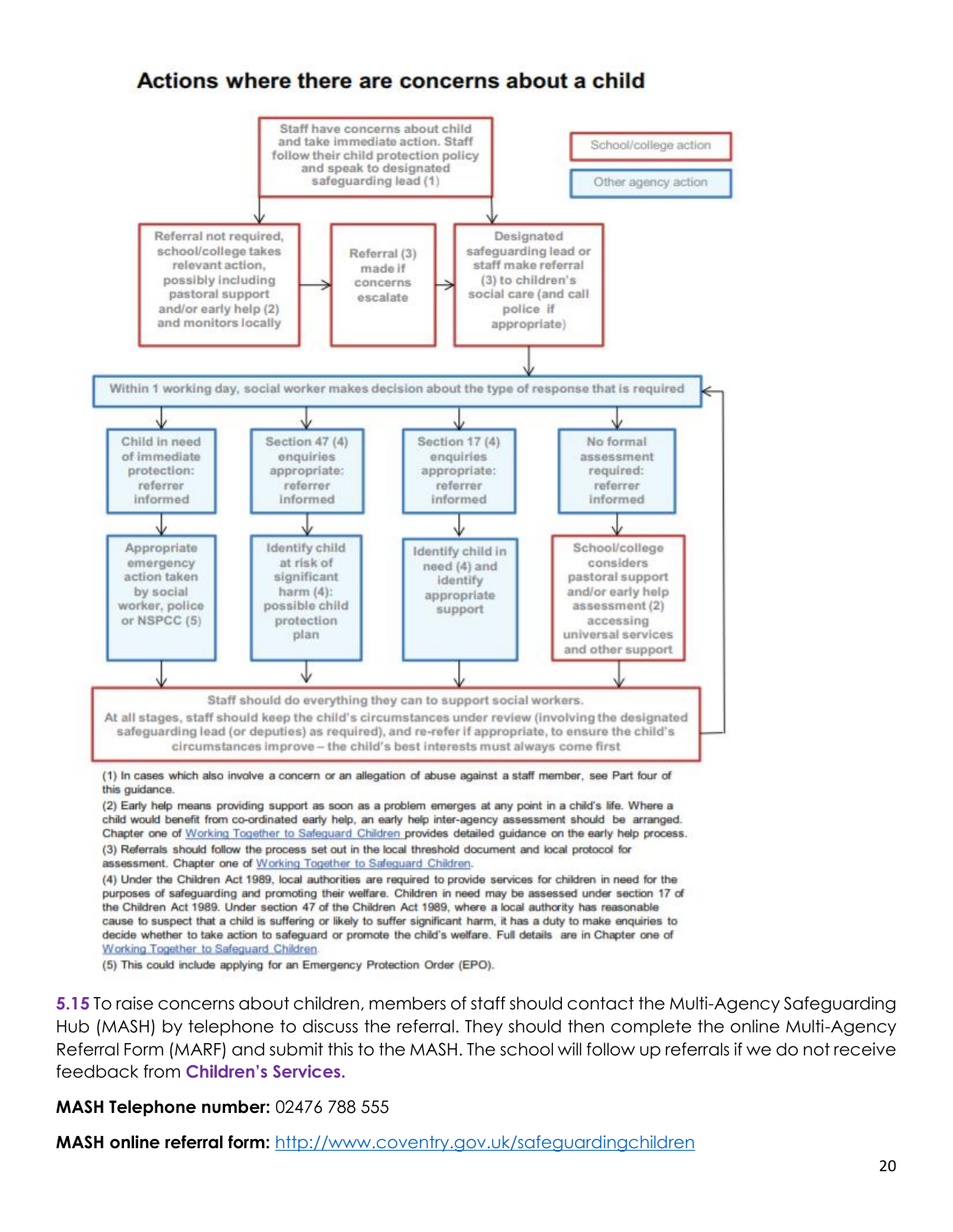#### **Out of hours Emergency Duty Team:** 02476 832 222

**Prevent/Channel Referrals:** Refer to MASH [\(mash@coventry.gov.uk\)](mailto:mash@coventry.gov.uk) and to [CTU\\_GATEWAY@west-](mailto:CTU_GATEWAY@west-midlands.pnn.police.uk)

[midlands.pnn.police.uk](mailto:CTU_GATEWAY@west-midlands.pnn.police.uk)

**5.16** If a child's situation does not appear to be improving following a referral, the school may re-refer the child. We will also consider using the **[Coventry Safeguarding Children Partnership's Managing](https://westmidlands.procedures.org.uk/ykpzx/statutory-child-protection-procedures/managing-professional-disagreements)  [Professional Disagreements policy LINK UPDATED.](https://westmidlands.procedures.org.uk/ykpzx/statutory-child-protection-procedures/managing-professional-disagreements)** to ensure that our concerns have been addressed and that the situation improves for the child.

### **6 Record-keeping**

#### **6.1 Information will be kept confidential and stored securely.**

6.2 A written record of all safeguarding and/or child protection concerns, discussions and decisions made will be kept in individual children's files. This will be separate from the main school file and will only be accessed by the relevant safeguarding staff.

6.3 Courthouse Green keeps all safeguarding files electronically, using a system called CPOMs.

6.4 Staff will submit all concerns in writing to the DSL at the earliest opportunity. This may be after having a verbal conversation, but conversations will also be followed up in writing.

6.5 In the event that a child moves school, the safeguarding file will be transferred to the new setting securely and separately from the main school file. Once received by the new school, this school will not retain the information.

6.6 The school will seek at least two emergency contacts for every child.

6.7 All data processed by Courthouse Green is done so in line with the General Data Protection Guidelines and the Data Protection Act (2018). Please see the following policies for additional information; Data Policy 2020.

6.8 Further information regarding information sharing and data processing in relation to safeguarding can be found in **Part One of Keeping Children Safe in Education (September 2021).** 

### **7 Photography and Images**

7.1 Consent from parents to photograph children at school events for promotional reasons will be sought when the child joins Courthouse Green.

7.2 Parents can withdraw consent at any time and must notify Courthouse Green if they do not wish their child's photographs to be used.

7.3 Photographs of children used publicly will not be displayed with their name or other personal information.

7.4 Photographs of children will be processed in line with the General Data Protection Regulation.

### **8 Early Help**

8.1 Courthouse Green is committed to supporting families as soon as a possible problem arises. It is more effective to support a family through early help than reacting to a problem later. Everyone who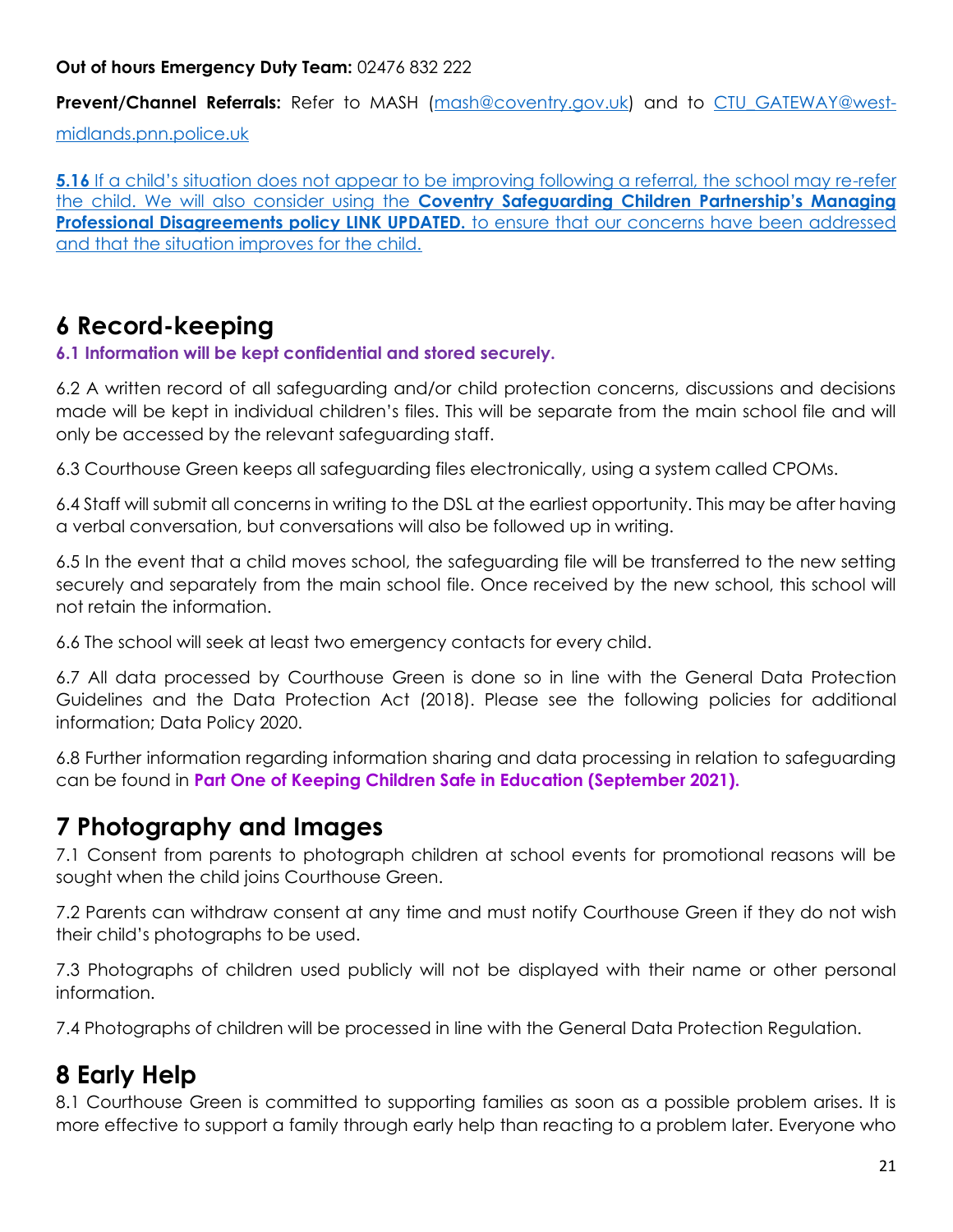comes into contact with children and their families and carers have a role to play in safeguarding children. Courthouse Green works closely with its neighbouring family hub to work with families in the community to improve outcomes for children.

#### *[Park Edge Family Hub](https://www.coventry.gov.uk/directory_record/35117/park_edge_family_hub/category/60/family_hubs)*

8.2 Courthouse Green works within the Coventry Safeguarding Children Partnership's *['Right Help, Right](http://www.coventry.gov.uk/righthelprighttime)  [Time'](http://www.coventry.gov.uk/righthelprighttime)* framework, available on the CSCP website.

### **9 Staff training**

9.1 In order for staff to be able to understand and discharge their safeguarding and child protection duties, Courthouse Green has committed to training staff throughout the academic year. All staff members will be made aware of Courthouse Green's safeguarding processes and structures and will receive training on these as part of their induction. As part of this training and their annual refresher, they will also receive;

- This 'Safeguarding and Child Protection Policy';
- The staff Code of Conduct
- Copies of Part 1 **and/or** Annex A of Keeping Children Safe in Education **(September 2021)**
- School procedures for Children Missing Education
- The school Behaviour Policy ALL OF THESE POLICIES ARE FOUND IN EACH STAFF MEMBER'S CPOMS LIBRARY

9.2 Staff at Courthouse Green will undertake training and/or updates as follows;

Full staff training – Safeguarding and CP Policy and responsibilities Full staff – No Outsiders Full staff – Prevent and extremism Full staff – County Lines and Gangs Mentors – No Outsiders and protected characteristics – gay rights and supporting children with their sexual orientation DSL – briefings LA updates and e-bulletins Full staff – Thrive relaunch Governors – no outsiders & safeguarding DSL – Early Help DSL – Children affected by migration

9.3 Courthouse Green recognises that children may engage in risky behaviours that may put them at additional risk of danger. These can include drug taking, alcohol abuse, truanting and **the sharing of consensual or non-consensual nude images or videos**<sup>5</sup> . Staff will be training in these areas in order to be able to further recognise if a child is at risk of harm.

## **10 Safer Recruitment**

10.1 Courthouse Green is committed to providing children with a safe environment, in which they can learn. We take safer recruitment seriously and all staff are subject to the following checks;

- Identity check;
- DBS clearance:
- Prohibition from teaching checks (where required);
- Barred List check;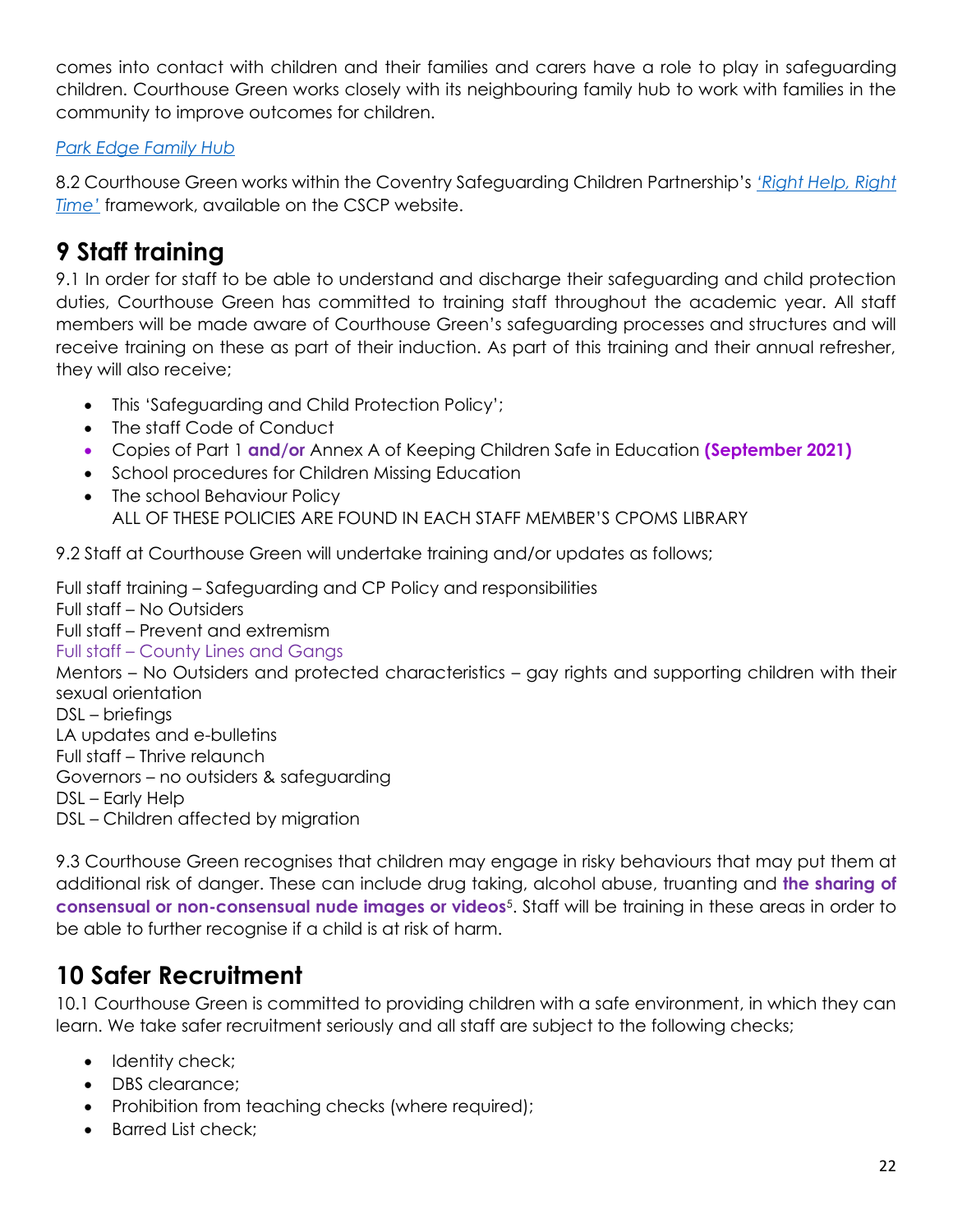- Section 128 checks (as required leadership and management);
- Reference check (two references required);
- Professional qualifications check ;
- Right to work in the UK check;
- Further checks for those who have lived outside the UK;
- Disqualification Under the Childcare Act 2006 checks (as required).
- **Verification on the candidate's mental and physical fitness may also be checked.**

10.2 A record of all checks on members of staff will be held on the Single Central Record.

10.3 All new members of staff will be required to obtain DBS clearance. Courthouse Green reserves the right to re-check DBS clearance for any member of staff where information is received that indicates that they may pose a risk to children **and may ask candidates to be registered on the DBS update service.**

10.4 At least one member of every interview panel will have undergone Safer Recruitment training **which will be refreshed every 2 years.**

10.5 We take proportionate decisions on whether to check individuals beyond what is required.

10.6 Any visitor to the school who has not been subject to the necessary checks will be supervised at all times **and risk assessed**.

10.7 All safer recruitment practices at Courthouse Green comply with Keeping Children Safe in Education (**September 2021**). See Part 3 of Keeping Children Safe in Education (**September 2021**) for further information.

#### 1.1 *See Safer Recruitment policy for further details.*

### **11 Allegations of abuse against staff**

11.1 Courthouse Green takes all safeguarding concerns and/or allegations against staff seriously and will manage them in line with this policy, Part Four of Keeping Children Safe in Education **(September 2021)** and the CSCP Guidance, **['Allegations Against Staff and Volunteers'.](https://westmidlands.procedures.org.uk/ykpzy/statutory-child-protection-procedures/allegations-against-staff-or-volunteers) LINK UPDATED**

#### **11.2 Allegations or concerns may include**

- Staff having behaved in a way that has harmed a child, or may have harmed a child;
- Staff possibly committing a criminal offence against or related to a child;
- Staff behaving towards a child or children in a way that indicates that he or she may pose a risk of harm to children; or
- Staff behaving or possibly behaving in a way that indicates they may not be suitable to work with children **(including behaviour outside of work). This is known as 'Transferable risk'.**

11.3 If a concern or allegation of abuse arises against the Headteacher, it must be reported to the Chair of Governors – LJ Winterburn without delay.

11.4 If a concern or allegation of abuse arises against any member of staff, supply teacher, **volunteer or contractor** other that the Headteacher, it must be reported to the Headteacher without delay.

11.5 Concerns or allegations of abuse against staff must be reported to the Headteacher or Chair of Governors as appropriate and not discussed directly with the person involved.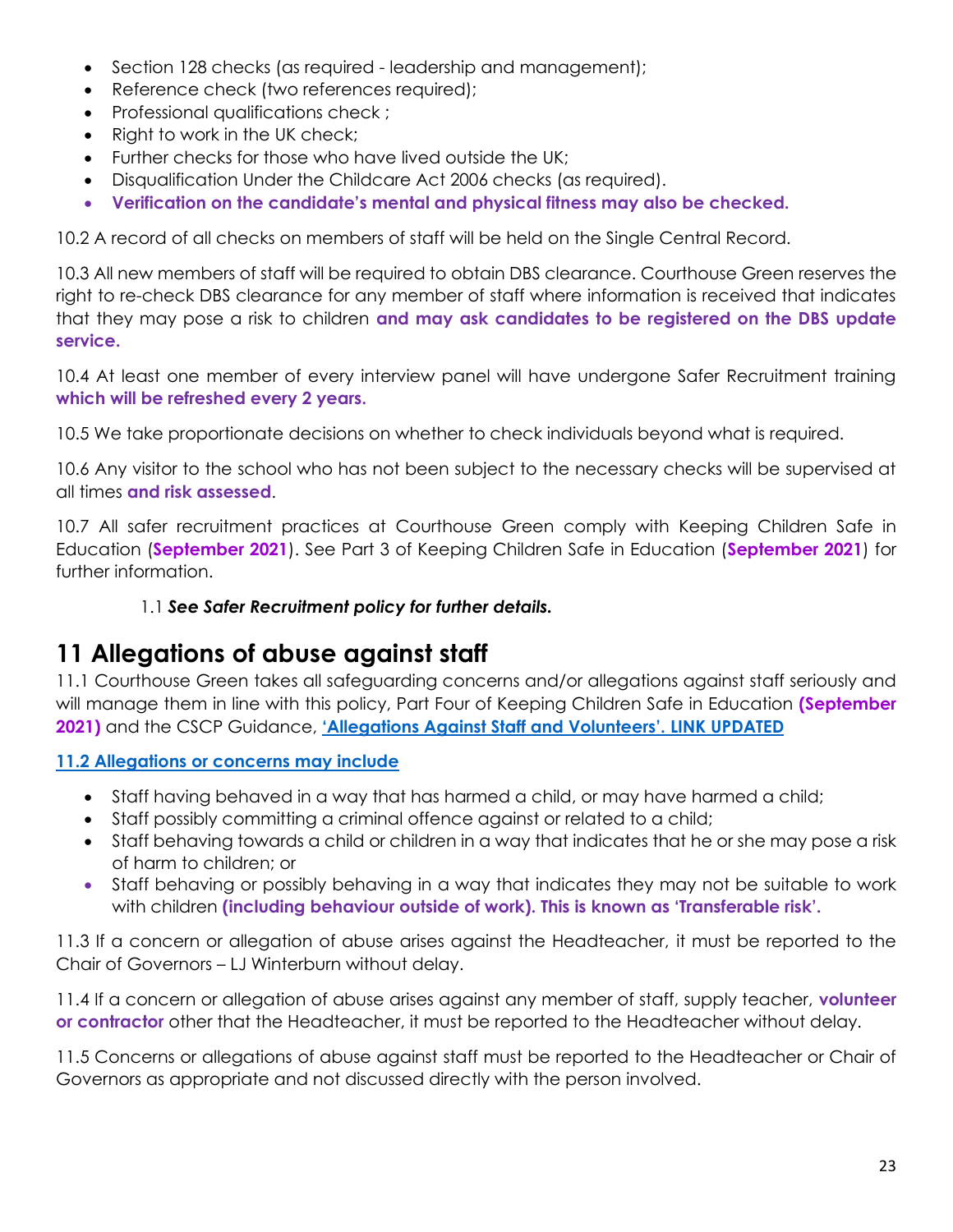11.6 The Headteacher or Chair of Governors should consider if the concern or allegation meets the threshold for Designated Officer intervention. The details of the LAdo can be found of the front of this policy.

11.7 Concerns relating to a position of trust issue will be referred to the Local Authority designated officer within 24 hours.

11.8 If a child has suffered or may have suffered abuse or harm, a MASH referral will also be made.

11.9 In the instances where an allegation is dealt with internally, the Local Authority designated officer will provide information and support to Courthouse Green in managing the allegation.

#### **APPENDIX C**

### **Instructions for CPOMS logging 2019**

CPOMS is the system we use for reporting any safeguarding concerns. It is vital that everyone follows the same procedures when using this system. Listed below are reminders for you so that you know what to do each time. You may also log conversations with parents on CPOMS if you feel that they are relevant to the inclusion team – parent lost job, benefits stopped, parents separated etc.

- 1. Log in to CPOMS [\(https://courthousegreen.CPOMS.net\)](https://courthousegreen.cpoms.net/)
- 2. Add incident
- 3. Type in the name of the child you wish to report on (a list of options will appear, please click the right one as we cannot delete incidents)
- 4. Begin writing up the incident. Use the questions below as a prompt if necessary. WHAT HAPPENED? WHERE DID IT HAPPEN? WHEN DID IT HAPPEN? WHO WAS PRESENT WHEN IT HAPPENED? HAS IT HAPPENED BEFORE? WHAT HAPPENED AFTERWARDS? WHAT HAPPENED BEFOREHAND? HAVE YOU TOLD ANYONE ELSE? IT IS OK TO STATE WHY YOU ARE CONCERNED BY THIS
- 5. You must use the body injury map feature if explaining a physical injury or disclosure of one.
- 6. Choose a category. You click 'cause for concern' and also whether you have this info via a 'pupil contact' or a 'parent contact'. There is no need to click any other category as that will be done when it gets to Kate Halfpenny, Sarah Malam, Chelsea Wallbank or Claire Jones.
- 7. Choose which staff to alert ALWAYS Kate Halfpenny but also Sarah, Chelsea and Claire when Kate is not in school. It may also be helpful to alert the intervention team if you know that the child or family is being worked with by one of them.
- 8. Add incident
- 9. If you have an action to add (you may have spoken to parent at home time about the disclosure, you may have logged something in SIMs, discussed with colleague etc) you can then add this by clicking add action. Again, alert Kate Halfpenny (and Sarah or Claire if appropriate). PLEASE LOG ANY ACTIONS PROMPTLY AS IT IS IMPERATIVE THAT KATE AND SARAH KNOW WHAT HAS ALREADY BEEN DONE TO ADDRESS A CONCERN.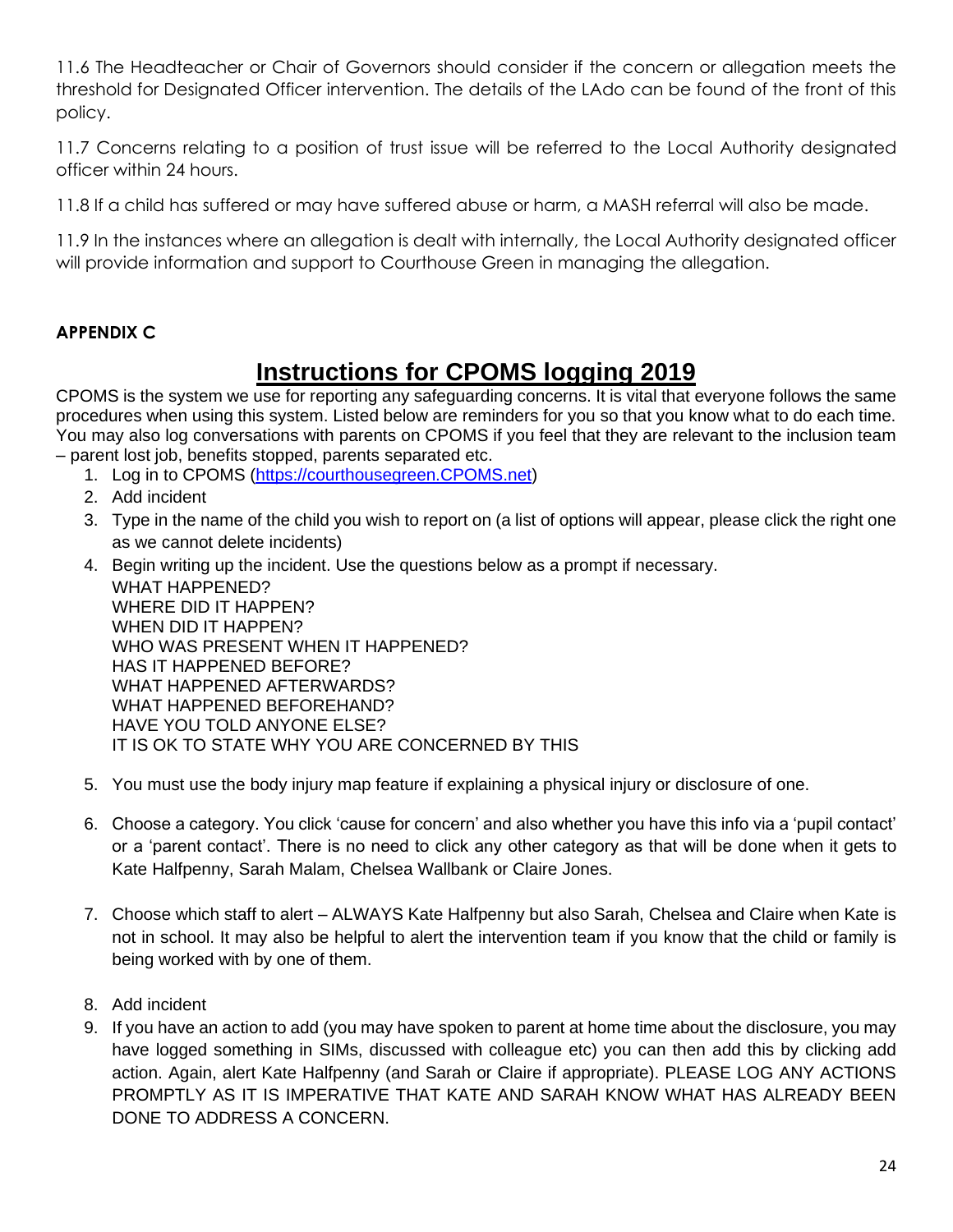- 10. Be aware that once you have added an incident, it is quite likely that you will receive an action from me. CHECK YOUR EMAIL OR CPOMS DASHBOARD FOR ACTION ALERTS.
- 11. You may get an action related to someone else's incident alert. Please don't assume that there is nothing to check if you haven't reported anything.
- 12. Follow up any actions as requested and log outcome as another action for the same incident. Do not create another incident for the logging of actions.

You will notice that when it comes back to you, categories and agencies may well have been clicked. You will also be able to see other people's incident reports on occasion. Please remember that this information is both sensitive and confidential, please do not discuss anything with other staff members or leave he page open in view at school or public places. Any queries, please ask Kate Halfpenny. CPOMS is completely secure – you may use full names when making reports. Please do not use initials as logs are used for court reports and we need to be able to demonstrate that we are factually correct. You can also access CPOMS from any internet connection (still secure).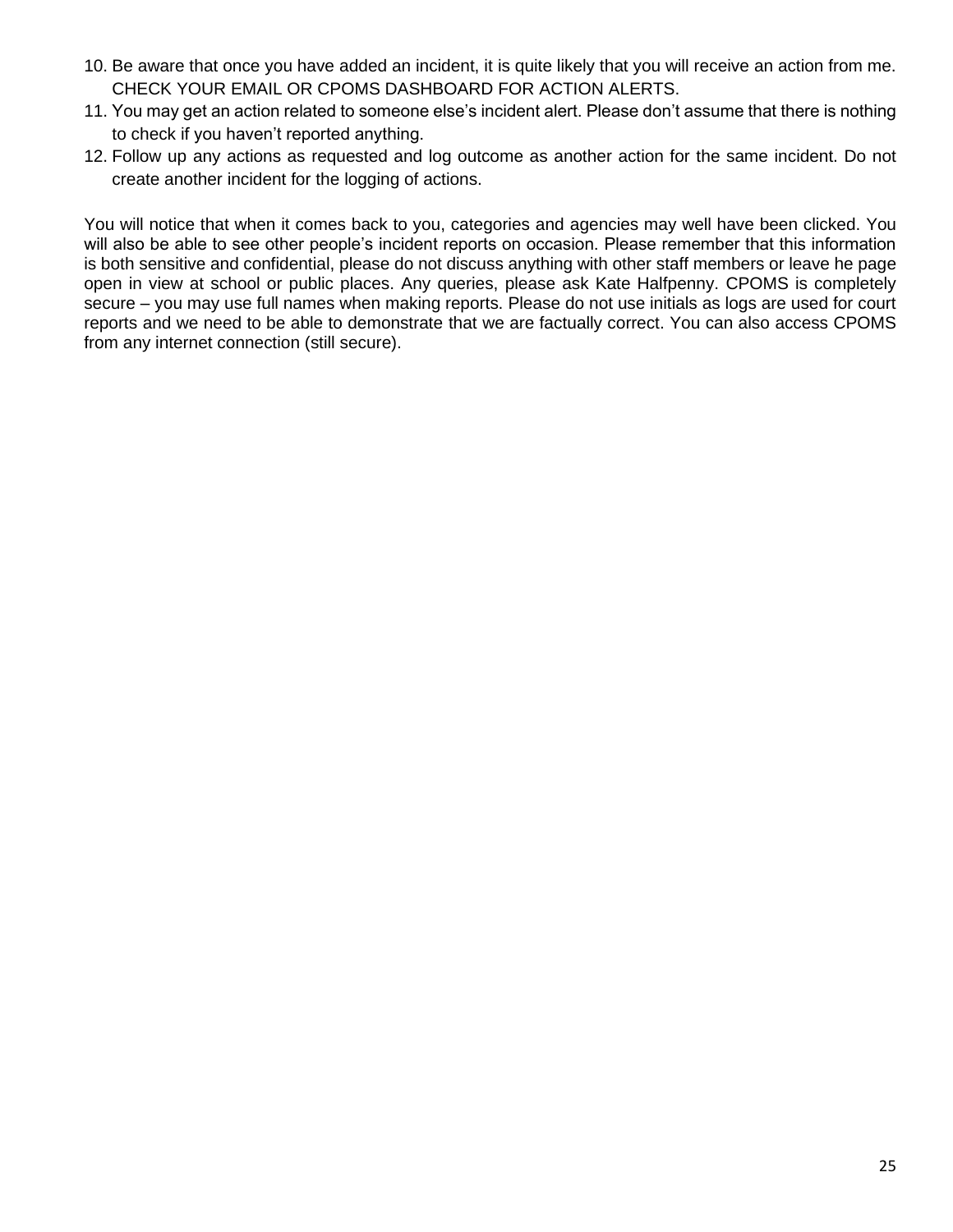#### **APPENDIX D**

# **Safeguarding: Useful Contacts**

If a child is in immediate danger or left alone, you should contact the police,

**101** or, call **999** in an emergency



#### **Coventry's Multi-Agency Safeguarding Hub:** 02476 788555

**Social worker (out of office hours):** 02476 832222

**South Children's Social Care WILLENHALL**

**East Children's Social Care**

**WOOD END**

**West Children's Social Care COUNDON**

**Central Children's Social Care**

**FOLESHILL / HILLFIELDS**

**Fostering** 

**Family Placement Service**

**Looked After / Permanency**

**Adoption Central England**

**Through Care (Leaving Care Support)** 

**Emergency Duty Team**

257 Stretton Avenue, Coventry, CV3 3HQ T: 024 7678 5572 and F: 024 7630 2974 Moat House Neighbourhood and Leisure Centre, Winston Avenue, Coventry, CV2 1EA T: 024 7678 5568 and F: 024 7660 4328 82 Moseley Avenue, Coventry, CV6 1AB T: 024 7678 5570 and F: 024 7660 1074 454 Foleshill Road, Coventry, CV6 5LB T:024 7678 5575 and F:024 7668 6307 **All Age Disability Team**   $\qquad \qquad$  One Friargate: 024 7678 7980 Broadgate House: 024 7683 1873 Broadgate House: 024 7683 3320 Broadgate House: 024 76787980 03003 690 556

Southfields Old School, South Street, Coventry,

CV1 5EJ

024 7678 7808

Little Park Street,

Little Park Street Police Station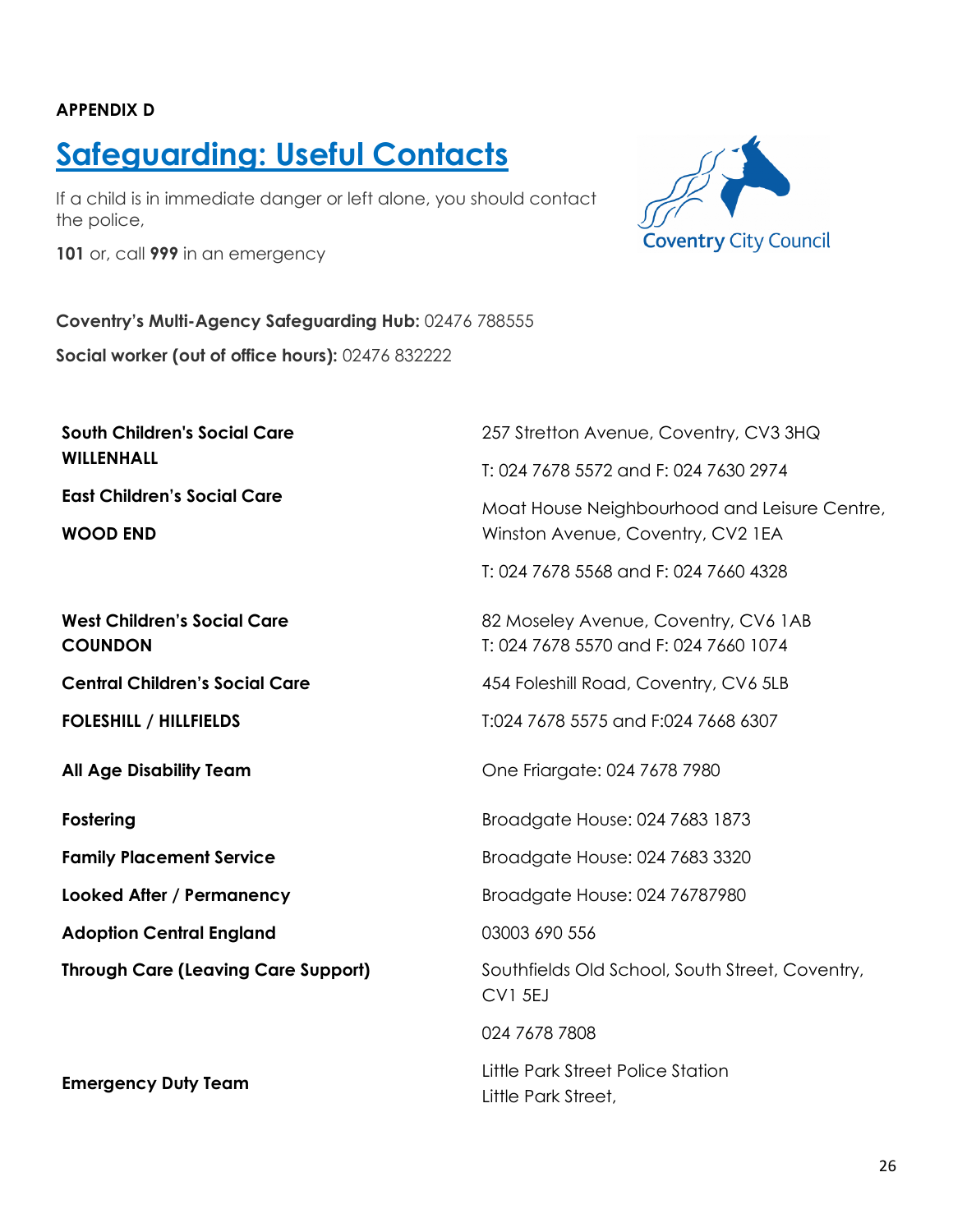|                                        | Coventry, CV1 2JX<br>T: 024 76832222 (Out of Hours) F: 024 7646 4547                       |               |
|----------------------------------------|--------------------------------------------------------------------------------------------|---------------|
| <b>Safeguarding Children's Service</b> | State that you have concerns about a child and<br>want to speak to Children's Social Care. |               |
|                                        |                                                                                            |               |
|                                        | Broadgate House, Coventry CV1 1NG                                                          |               |
| <b>Family Hubs</b>                     | T: 024 7683 3443 and F: 024 7683 2490                                                      |               |
|                                        | Families For All (Foleshill)                                                               | 024 76785575  |
|                                        | Harmony (Hillfields)                                                                       | 024 7678 7474 |
|                                        | Pathways (Radford)                                                                         | 024 7678 8444 |
|                                        | Mosaic (Tile Hill)                                                                         | 024 76787801  |
|                                        | Park Edge (Bell Green)                                                                     | 024 76786808  |
|                                        | The Moat (Moathouse)                                                                       | 024 76785621  |
|                                        | Wood Side (Willenhall)                                                                     | 024 76788430  |
| <b>Safeguarding Adults</b>             | Aspire (Gosford)                                                                           | 024 7678 8489 |
|                                        | 024 7683 3003                                                                              |               |

Mark Goddard (LADO): 02476 833 443, or email **lado@coventry.gcsx.gov.uk Charlotte Hegarty (Safeguarding in Education Adviser):** 02476 834 276 or ema[il](mailto:Charlotte.hegarty@coventry.gov.uk) [Charlotte.hegarty@coventry.gov.uk](mailto:Charlotte.hegarty@coventry.gov.uk) Geoff Thomas (Prevent Co-ordinator): **[geoff.thomas@coventry.gov.uk](mailto:geoff.thomas@coventry.gov.uk)** Hazel Kelly (Child Exploitation Co-ordinator): [hazel.kelly@coventry.gov.uk](mailto:hazel.kelly@coventry.gov.uk) **Prevent Education Co-ordinators:** [balbir.sohal@coventry.gov.uk](mailto:balbir.sohal@coventry.gov.uk) and [viv.brosnahan@coventry.gov.uk](mailto:viv.brosnahan@coventry.gov.uk) **Children Missing in Education:** 02476 785570 or [helen.fox@coventry.gov.uk](mailto:helen.fox@coventry.gov.uk) **Book LSCB training: Scb.training@coventry.gov.uk** or 02476 831 198 **Book DSL Refresher Training: <b>[tanya.patel@coventry.gov.uk](mailto:tanya.patel@coventry.gov.uk) CAMHS (Coventry):** 02476 961 366 **CAMHS (Nuneaton):** 02476 641 799 **Childline:** 0800 1111 **Compass Coventry:** 02476 251653 or email coventry@compass-uk.org

**MIND (Coventry Wellbeing Hub):** 02476 224417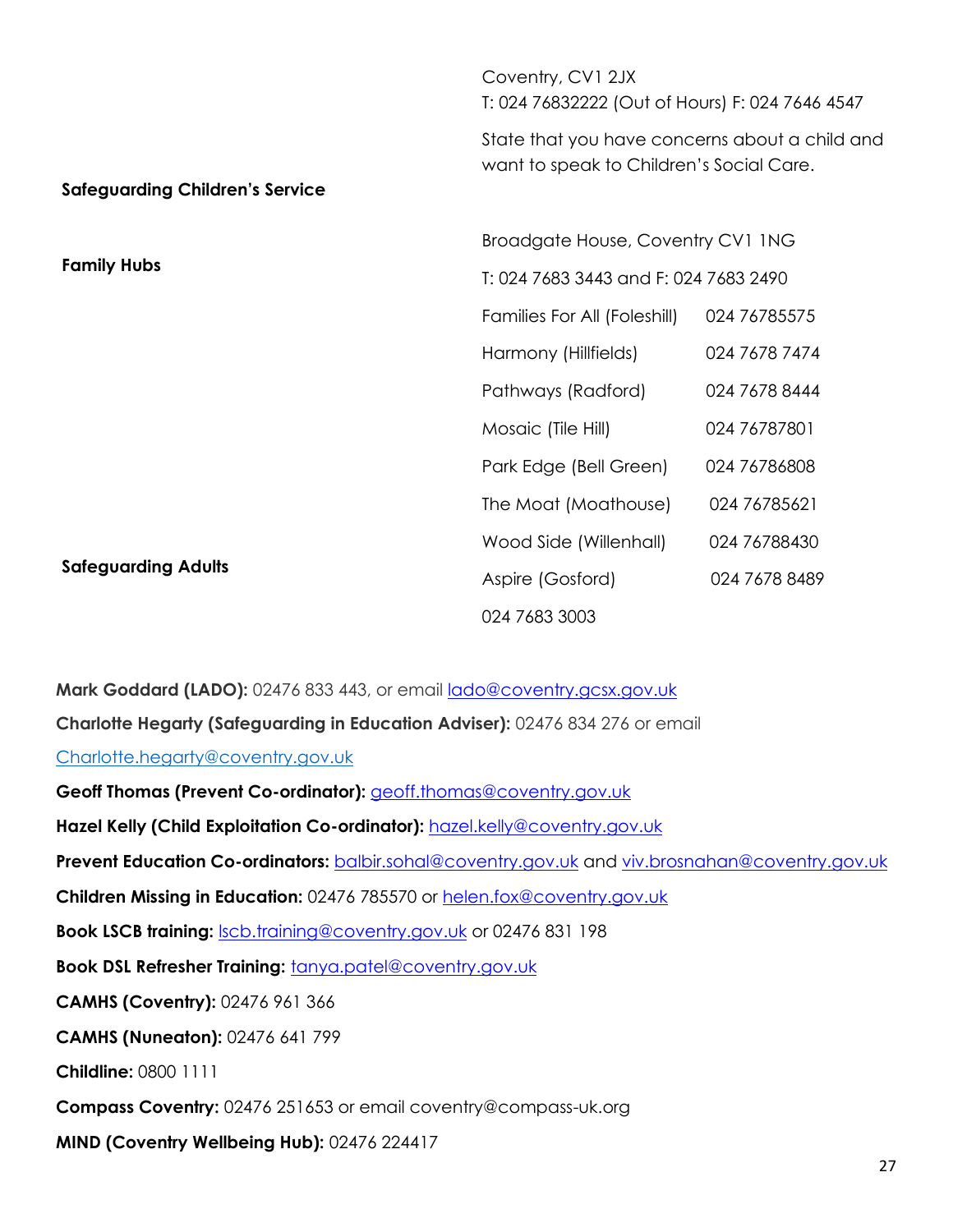**NSPCC (for concerned adults):** 0808 800 5000 **NSPCC FGM Helpline:** 0800 028 3550 **University Hospital Coventry:** 024 7696 4000 **Child Exploitation and Online Protection:** <https://www.ceop.police.uk/safety-centre/>

11.10 A referral to the Disclosure and Barring Service will be made if a member of staff is dismissed or removed from their post as a result of safeguarding concerns, or would have been removed if they had not have resigned.

#### **11.11 Supply Teachers and all contracted staff**

11.11.1 Although the school does not directly employ supply teachers **and contractors**, the school will ensure that any concerns or allegations **are handled properly.**

11.11.2 The school will never cease to use a supply teacher for safeguarding reasons without liaising with the Local Authority Designated Officer and reaching a suitable outcome.

11.11.3 Governing bodies/proprietors will liaise with the supply agency to determine whether to suspend or redeploy the supply teacher whilst they carry out their investigation.

11.11.4 The school will inform supply agencies of its process for managing allegations, including inviting the agency's human resource manager (or equivalent) to meetings and regularly updating agencies on relevant school policies. **The school will usually take the lead because agencies do not have direct contact with children or staff, so will not be able to collect facts.**

#### **11.12 Governors**

11.12.1 If an allegation or concern is about a Governor, Courthouse Green will follow local procedures.

#### **11.13 Volunteers**

11.13.1 Risk assessments and a DBS check will be requested for all volunteers. Under no circumstances will a volunteer whereby no checks have been carried out will be alone with children or allowed to work in regulated activity.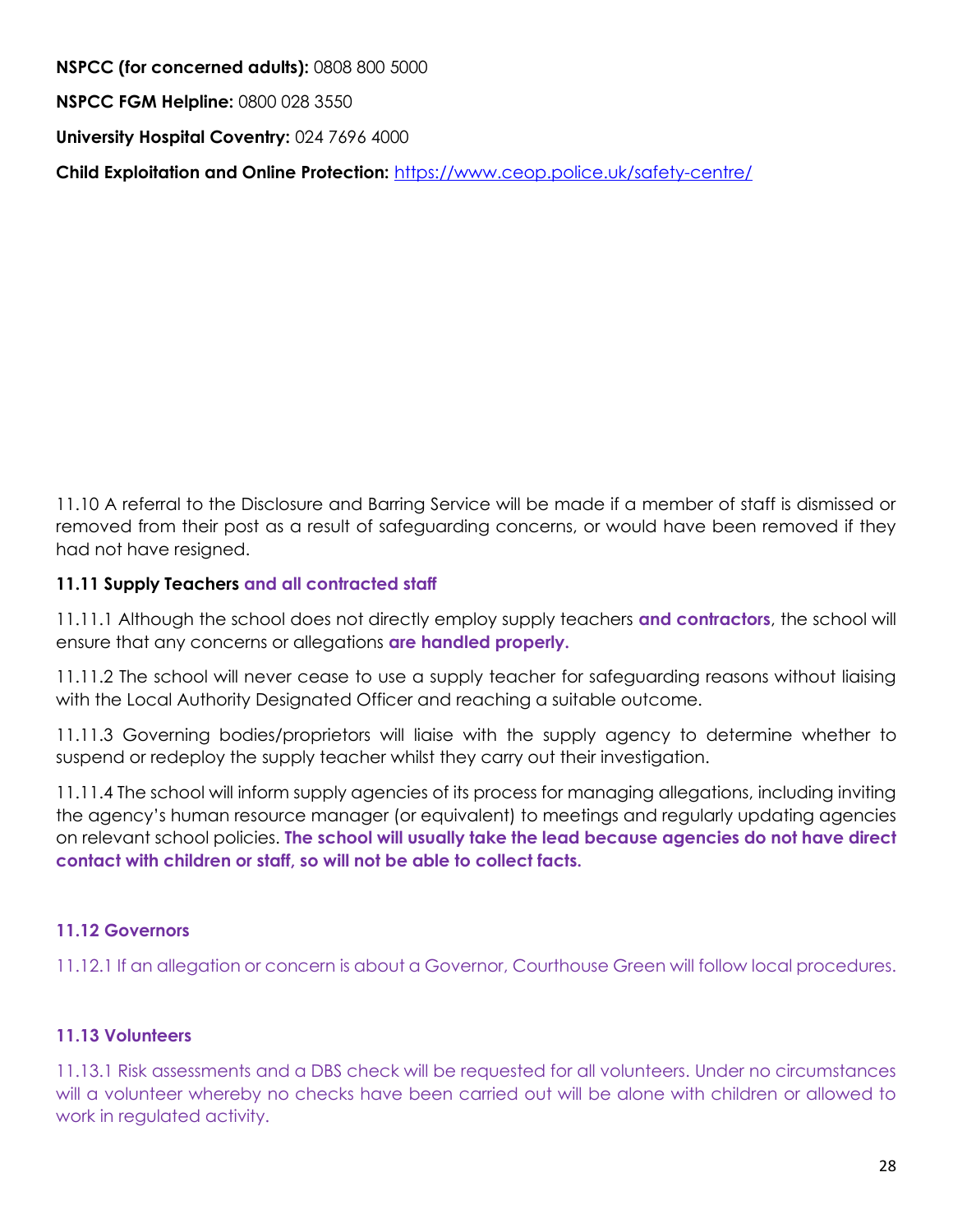#### **11.14 Whistleblowing**

**11.14.1** Courthouse Green operates a culture of safeguarding and all staff should report any concerns about poor or unsafe practice, or Courthouse Green's safeguarding processes to the senior leadership team.

**11.14.2** The senior leadership team will take all concerns seriously.

**11.14.3** In the event that a member of staff is unable to raise an issue with senior leadership in school, they should refer to Part 1 of Keeping Children Safe in Education for additional guidance on whistleblowing procedures.

### **12 Promoting safeguarding and welfare in the curriculum**

12.1 Courthouse Green recognises the importance of teaching children how to stay safe and look after their mental health and are committed to equipping children with the skills and knowledge to have successful and happy lives.

12.2 The school will teach children about safeguarding, including online safety. As part of a broad and balanced curriculum, the school will cover relevant issues in line with government guidance on **Relationships Education, Relationships and Sex Education and Health Education – RSE Policy is available on CPOMS Library**

12.3 Children at the school will receive the following as part of our promotion of safeguarding across the curriculum, through our weekly assemblies and through our promotion of Courthouse Green 'Core Values'. In addition there will be specific focus on:

Protective Behaviours work for all children each academic year Sex and Relationship education (age appropriate) for all children throughout the year E-Safety work – ongoing throughout the year Thrive and mental health activities – ongoing throughout the year NSPCC workshops PHSE work to include, FGM; PREVENT; CCE & CSE; Knife Crime and Gangs

Additionally, parents are invited to be part of an ongoing consultation on 'Controversial Issues' that are taught so that they can work alongside us to support their children in our community.

#### **12.4 Education at home and remote learning**

12.4.1 Children will use Showbie and SeeSaw apps to complete Home Learning, these will be monitored closely by staff within school. As outlined in Section 5.4 of the COVID19 addendum, there are procedures that children and staff can follow to share worries and disclosures and details as to how staff will receive and respond to these. Both of these policies are found in the CPOMs Library for staff and on the website for public sharing. Courthouse Green is committed to continuing to operate under KCSiE and Working Together whether children are learning at home or in school.

### **13 Children Looked After**

13.1 The most common reason for children to be looked-after is because they have experienced abuse and/or neglect. Courthouse Green recognises that children looked after may have additional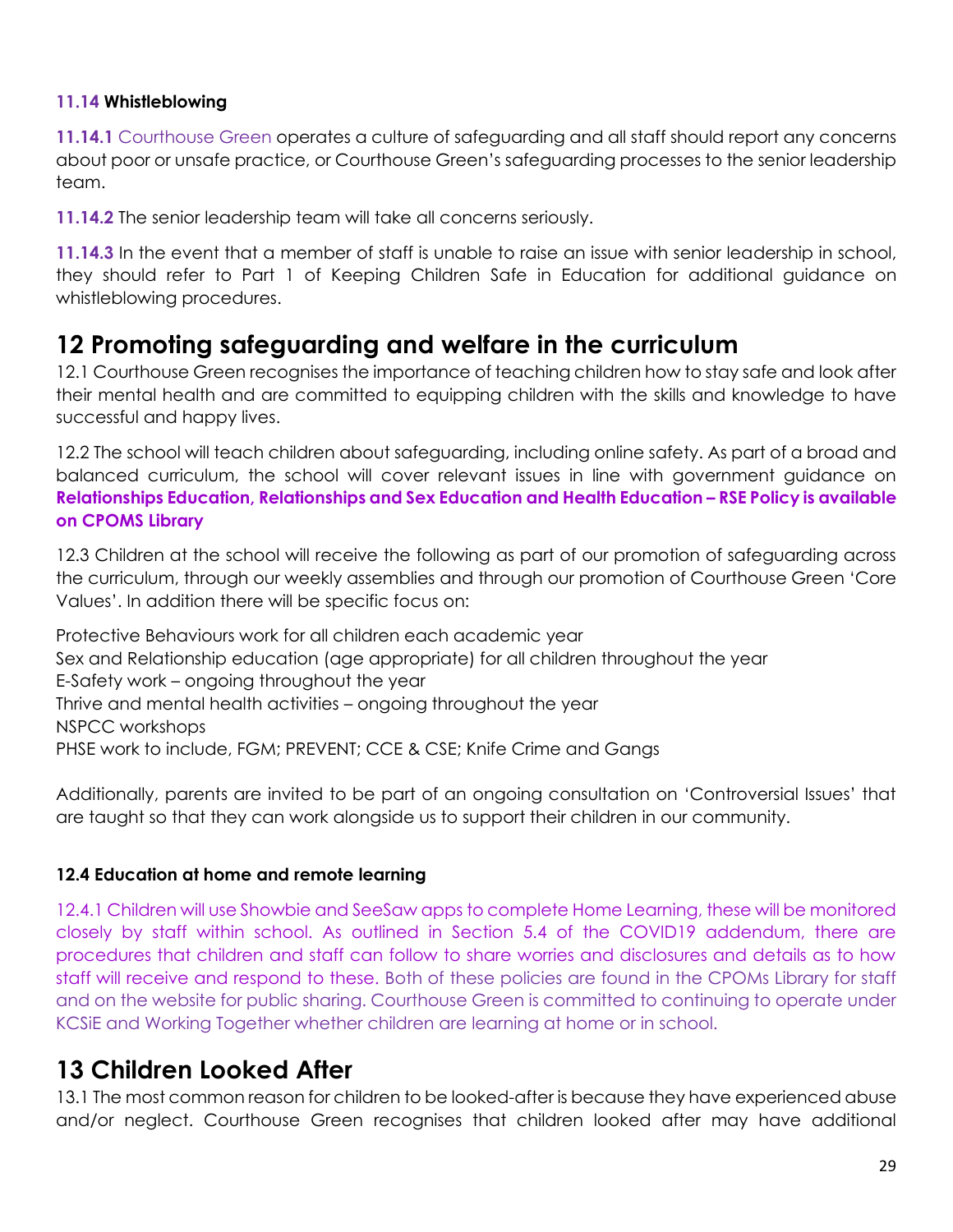vulnerabilities. The Designated Lead for Looked-After and Previously Looked-After Children is Claire Jones.

13.2 Staff will receive training on how to best safeguard children who are Looked-After and Previously Looked-After.

13.3 The school will work with Personal Advisors when children leave care (where applicable).

13.4 Courthouse Green is committed to working with other agencies to ensure the best outcomes for Looked-After and Previously Looked-After children.

# **14 Children with Special Educational Needs and Disabilities or physical health needs**

14.1 As outlined in **Keeping Children Safe in Education (2021**), Courthouse Green is aware that children with additional needs or disabilities may be more vulnerable to abuse and additional barriers may exist when recognising abuse and neglect. This could be because;

- assumptions that indicators of possible abuse such as behaviour, mood and injury relate to the child's disability without further exploration;
- being more prone to peer group isolation **or bullying** than other children;
- the potential for children with SEN and disabilities or **certain medical conditions** being disproportionally impacted by behaviours such as bullying, without outwardly showing any signs; and
- communication barriers and difficulties in overcoming these barriers.<sup>6</sup>

14.2 Staff will be trained in recognising signs of abuse in children with SEN and disabilities or **certain medical conditions**.

14.3 Staff will take into account the needs of a child when responding to concerns of abuse or when taking a disclosure. We recognise that some children require specialist intervention to communicate and advice from the SENCO or ERP specialist teachers will be sought in these circumstances.

14.4 Safeguarding learning opportunities within the curriculum will be appropriately differentiated to ensure all children can access it.

## **15 Use of reasonable force**

15.1 There may be occasions when staff are required to use reasonable force to safeguard children. We will not use any more force than is necessary. School staff that handle children who are unable to regulate have been trained in safe handling. A staff member that has not been trained will only ever use reasonable force when a child is a clear risk to themselves or another child / adult.

#### *[Safe Touch Policy](file://///ictserver2/pupils/Policies%202017/Safe%20Touch%20Policy%202018-21.doc)*

### **19 Summary**

19.1 The school is committed to safeguarding children and will always make safeguarding decisions that are in the best interests of each child. For further information or if you have any queries about this policy, please contact the school.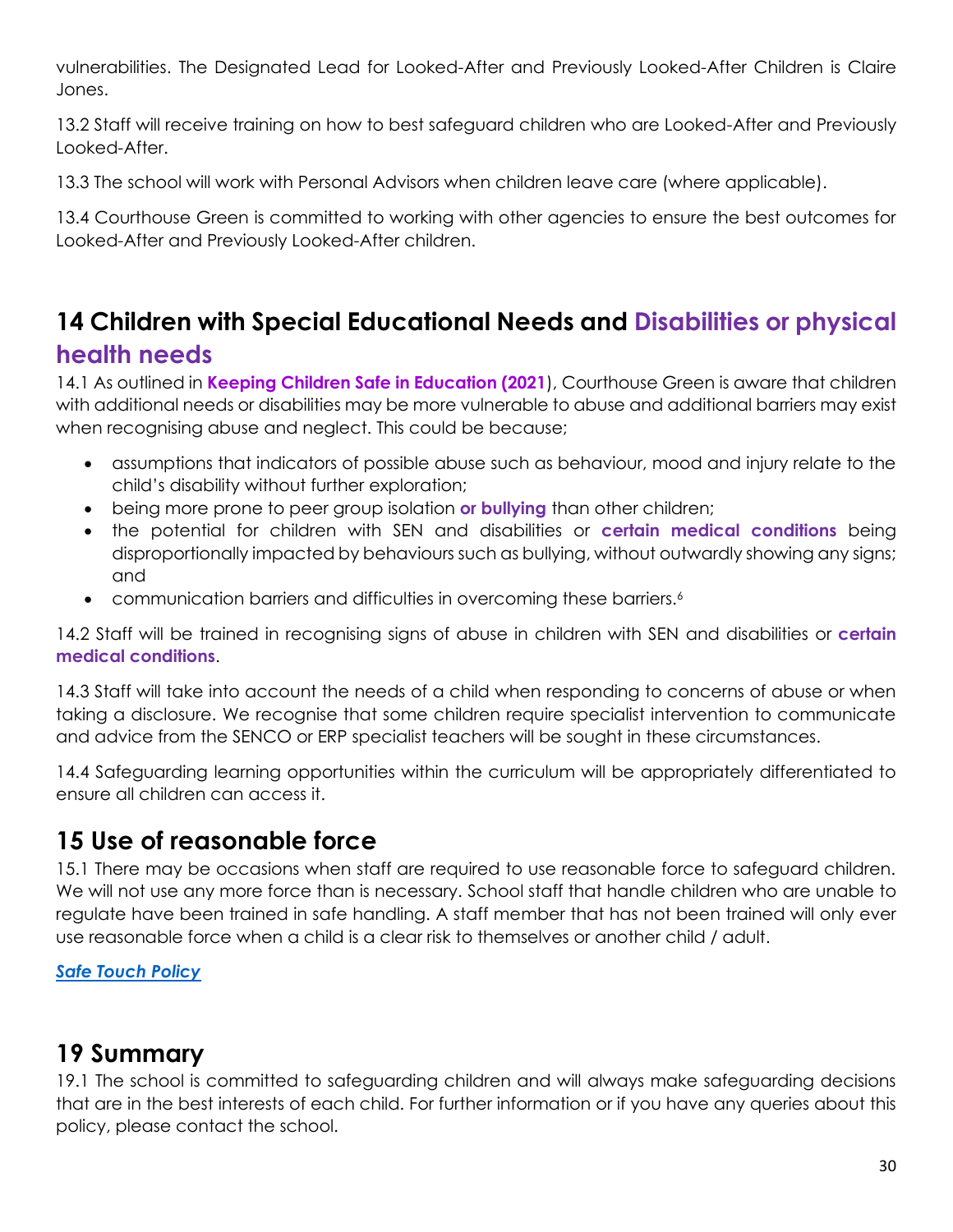# **Appendix A**

The school's safeguarding policy is intended to be used in conjunction with the following policies;

The school adheres to Coventry Safeguarding Children Partnership Policies, which can be found here:

- [Allegations Against Staff or Volunteers](https://westmidlands.procedures.org.uk/ykpzy/statutory-child-protection-procedures/allegations-against-staff-or-volunteers) **(CSCP)**
- Adult Volunteer Policy
- Anti-Discrimination and Harassment Policy
- Attendance Policy (including Children Missing From Education)
- Behaviour Policy including Anti-Bullying
- Collection of Children Policy
- Complaints Policy
- Critical Incident Plan (EEASA Policy)
- Data Protection Policy and Privacy Notice
- Equal Opportunities and Anti Discrimination Policy
- [Escalation and Resolution of Professional Disagreements \(CSCP\)](http://www.proceduresonline.com/covandwarksscb/p_escalation_resol.html)
- **E-Safety Policy**
- Intimate Care Policy
- Lone Working Policy
- Health & Safety
- IT Policy (Reasonable Use Policy)
- Medicine & First Aid Policy
- Primary-Secondary Transition Policy
- PSHE Policy (including SRE)
- Mental Health Policy
- Safer Recruitment Policy
- Site Security Policy
- SEND Policy
- Staff Code of Conduct
- Educational Visits Policy
- Safe Touch Policy
- Whistleblowing Policy

# **Appendix B – Further Safeguarding Information**

### **Types of Abuse**

As outlined in paragraph 4.4, the school will take action if we believe a child is at risk of or is suffering from abuse. Abuse is not limited to physical, emotional, sexual abuse and neglect. For further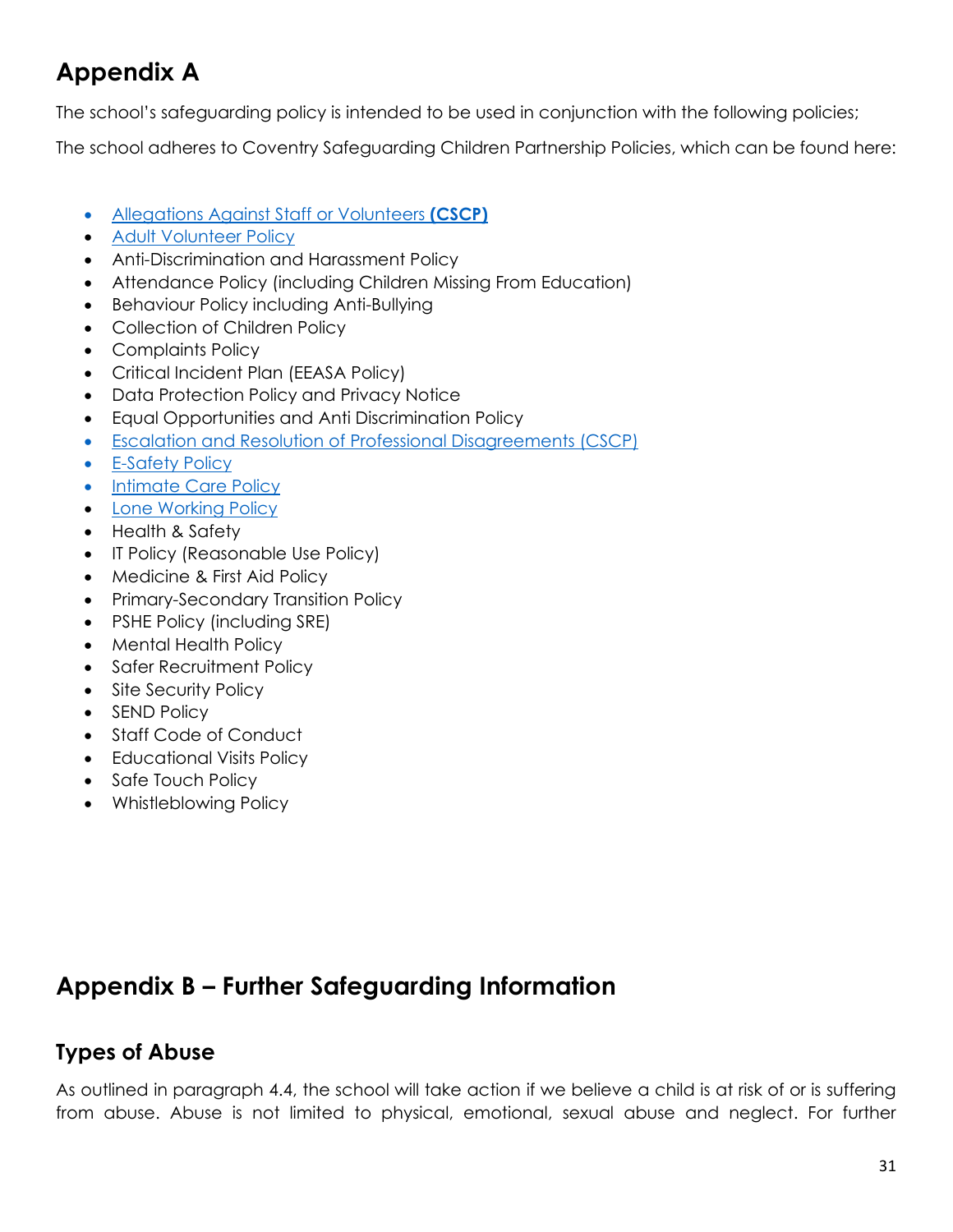information on the definitions of the types of abuse below, please refer to **Keeping Children Safe in Education (2021),** Annex A.

See below for policy information relating to other key safeguarding issues. All decisions taken in responding to concerns of abuse will be taken in the best interests of the child.

#### **Bullying, including cyber- or online-bullying**

The school takes all forms of bullying seriously and will respond sensitively and quickly to any reported bullying. Children should report any bullying to their class teacher, anti bullying champion, to the DSL or to any trusted member of staff and we will work to resolve it.

We also teach children about the dangers of bullying through our curriculum.

Bullying can take many forms and we have several policies that cover different aspects of bullying. Please see the Behaviour Policy and paragraph 5.8 of this policy for further information.

#### **Child criminal exploitation (including involvement in county lines)**

Staff in school are aware of the occurrence of children being vulnerable to potential exploitation through links with older children in the community, online gaming and social media. Contextual knowledge of our community and staff vigilance means that any concerns are logged and acted upon promptly. Children are taught about the dangers of being influenced and involved in criminal activities during PHSE lessons at an age appropriate level and parents are offered support via workshops during the year.

#### **Domestic abuse**

School receive logs from the police of any DVA incidents that they are called to (Operation Encompass). Staff do not discuss this with parents or children and understand the implications of doing so. Any disclosures of DV incidents made by a child or parent are reported to MASH and the police as required and expected.

#### **Fabricated or induced illness**

Staff are aware of FII and the attendance lead (Chelsea Wallbank) is trained at level 3 to deal with FII. Parents are supported and referrals to MASH are completed when evidence of harm is clear and substantiated.

#### **Faith-based abuse**

All abuse of children, whether faith based or not, is dealt with promptly by staff and referred to MASH and the police if necessary.

#### **Female genital mutilation (A form of so-called 'honour-based' abuse)**

Staff have knowledge of types of FGM and the indicators and symptoms of FGM. All staff understand that FGM will be reported immediately to the police and then MASH. All staff understand the legal responsibility to act immediately and report directly to the police (not through the DSL and CPOMS logs)

#### **Forced marriage (A form of so-called 'honour-based' violence)**

Staff understand the implications of forced marriage on our children. Staff are aware of police teams and charities that work with victims of forced marriage and fully understand the necessity to report concerns raised by any of our children, whether those concerns be for themselves, siblings or parents.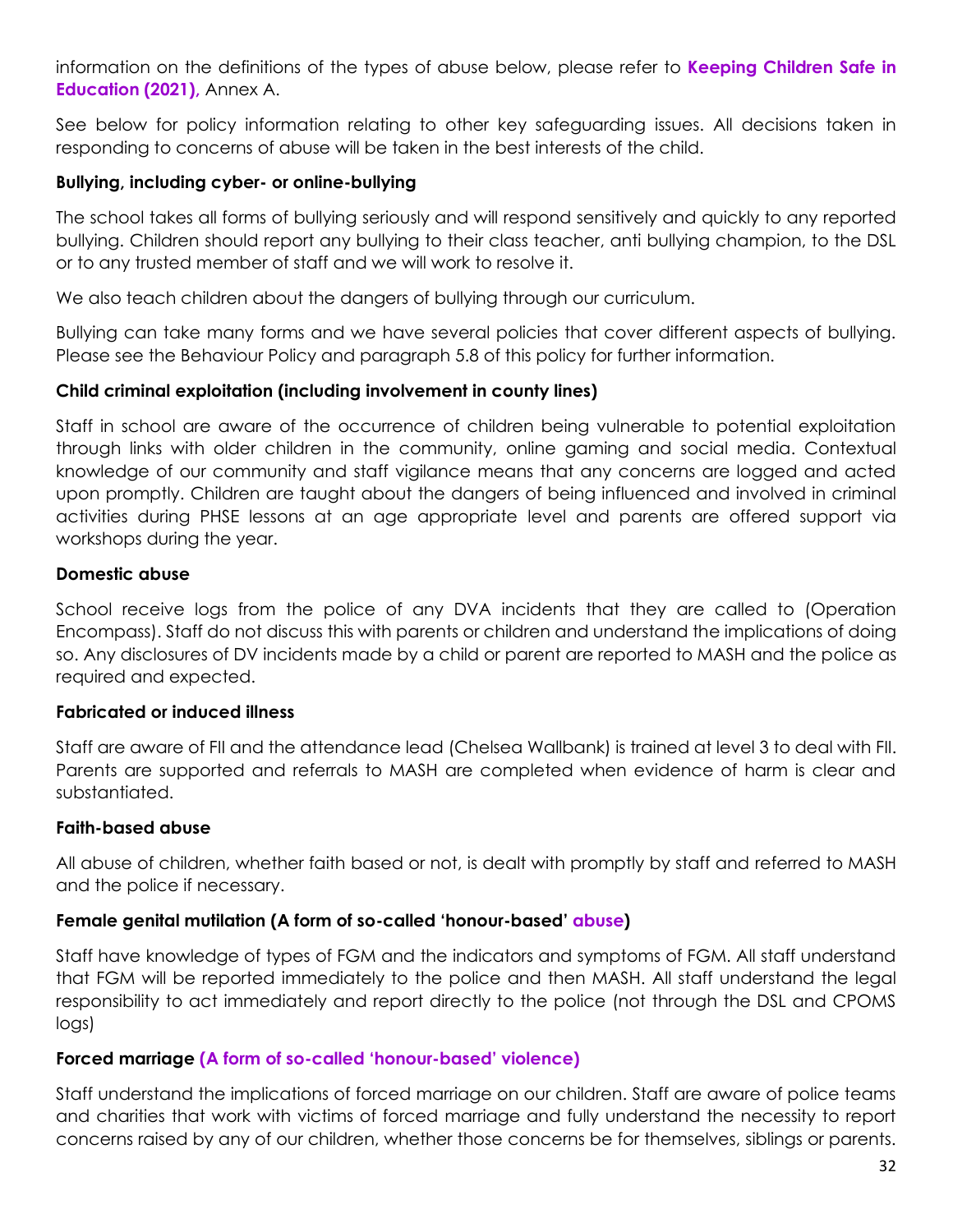After conversations with family members or the child, the DSL will contact the MASH team and/or police accordingly.

#### **Gangs or youth violence**

Children learn about the dangers of gangs and youth violence during PHSE lessons as appropriate to their age. Staff are aware of gang culture in the context of our school community and the dangers that our children face when socialising with older children. As a result, our staff are vigilant when talking to children or travelling within our community and report any concerns to the DSL. Parents are given opportunities to address any concerns at parent workshops and have access to online support resources via the school website.

#### **Gender-based violence**

Gender based violence is unacceptable for our children. Staff report any concerns to the DSL and she contacts MASH and/or the police as appropriate. Learning mentors have undertaken level 3 training in dealing with this issue and have developed positive working relationships with Valley House to further support any victim of gender based violence.

#### **Hate**

Any hate based language or actions against another person is not tolerated at Courthouse Green. It is dealt with via our behaviour policy and children are taught explicitly about the dangers of extreme language and using language that discriminates against others. Staff will challenge all language that is unacceptable and will not accept any language as 'banter' or 'jokes'. Neither will it be considered as acceptable if children use words or language that they do not understand that cause offence and discriminate.

#### **Homelessness**

Staff are aware of the ongoing concerns for many of families that become homeless. The intervention team will always seek to support families struggling to find stable accommodation and are aware of the changes to benefits and the Universal Credit system that has added pressure to our families' budgets.

#### **(So-called) 'Honour-based' abuse (For FGM and Forced Marriage, types of so-called 'honour-based' abuse, see above)**

Any reports of HBA are reported to the DSL and then MASH and/or police are contacted as appropriate. All staff have received training on HBA and understand the implications for our children and parents.

#### **Radicalisation and Extremism**

Staff have training on Prevent and extremism training and are fully aware of their responsibilities to report any concerns to the DSL. Paragraph 4.13 outlines the legal responsibility that all staff have in school to act upon concerns they have. Staff also fully understand radicalisation and extremism in the context of our community and will discuss both during PHSE lessons with children at an age appropriate level. Any concerns that staff have, will be discussed with parents (and in some cases MASH and/or the police). Support will be offered via Channel referrals when the DSL feels this is appropriate after discussions with all of the above stakeholders. Parents and children will be offered 1:1 support from learning mentors to talk through concerns.

#### **Relationship abuse**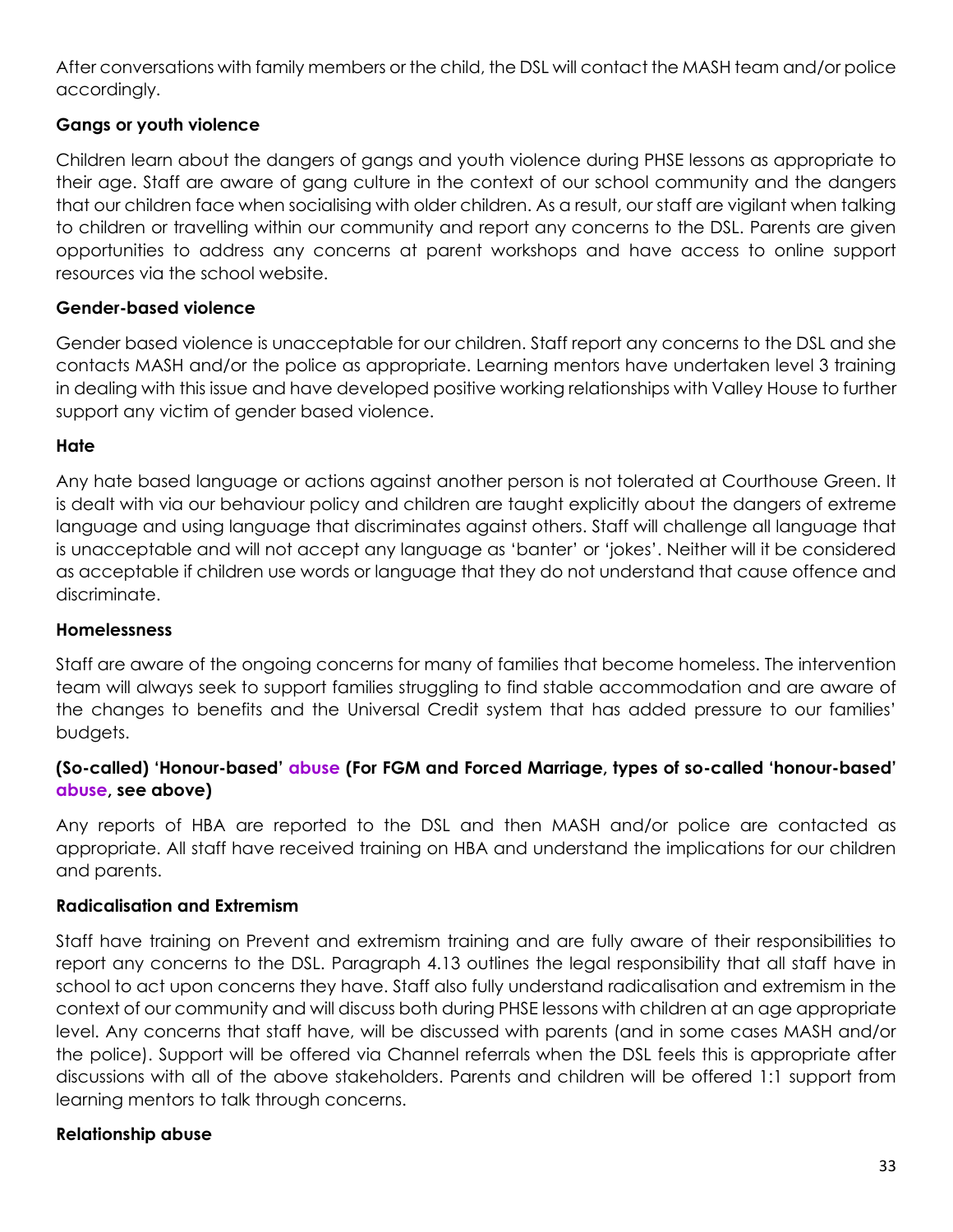Coercive behaviour is not tolerated at Courthouse Green and whilst our children may not be of age to participate in typical relationship abuse, our staff are vigilant of signs of manipulation within social and peer groups and will challenge this via our behaviour policy. Should a child make a disclosure about themselves, older siblings or friends and /or parents, which include indicators of relationship abuse, the DSL will follow up with advice from MASH and refer where necessary.

#### **Serious Violence**

Staff in school are aware of the occurrence of children being exposed to serious violence in their community, due to ongoing gang related violence. Contextual knowledge of our community and staff vigilance means that any concerns are logged and acted upon promptly. Children are taught about the dangers of being influenced and involved in criminal activities during PHSE lessons at an age appropriate level and parents are offered support via workshops during the year. Children are also taught about Knife Crime and the risks associated with carrying weapons as well as the impact that this has on our community. Staff are aware of the Serious Violence Strategy 2018 and it is discussed during annual training for staff.

#### **Sexual violence or sexual harassment (including peer-on-peer abuse)**

Any kind of sexual violence and harassment is dealt with via our behaviour policy and will be taken seriously by staff at school. This includes sexualised 'put downs' and references to sexualised behaviour as a means of intimidation. Parents will be informed and considering the age of our children, referrals made to MASH and/or the police as appropriate. Staff are trained in using the Brookes Traffic Light Tool to be confident in categorising what is 'normal' sexual behaviour in children and they are also clear that violence, harassment and abuse is unacceptable regardless of age.

#### **Sharing of consensual or non-consensual nude images and videos**

Children are taught about the dangers of sending images of themselves via social media or messaging apps. They are taught that it is illegal in all cases for anyone to send inappropriate images of children and that it will lead to police involvement and MASH referral. Parents are made aware of this and encouraged to attend parent workshops or speak to the intervention team for any further guidance.

#### **Trafficking and modern slavery**

Staff are aware of the dangers of trafficking and modern slavery and understand that they report these concerns to the DSL who will seek support from the police, MASH and in some cases adult social care.

### **Children missing from education, home or care**

The school will also take action to protect;

- Children missing education
- Children missing from home or care

#### **Children Missing Education**

Courthouse Green sets high expectations for attendance at school (see Attendance Policy). As a result of this, we monitor carefully any period of absence and visit the family home of any child whose parent or carer has not contacted the school to explain the absence. After three days absence we will visit the family home regardless of contact made. If we are unable to locate a child, we will contact the police to complete safe and well checks. We will undertake every reasonable task to find a child and support them back in to school, including - using all contact details supplied to us by parents and carers; asking friends and their parents for information and asking neighbours or siblings/relatives'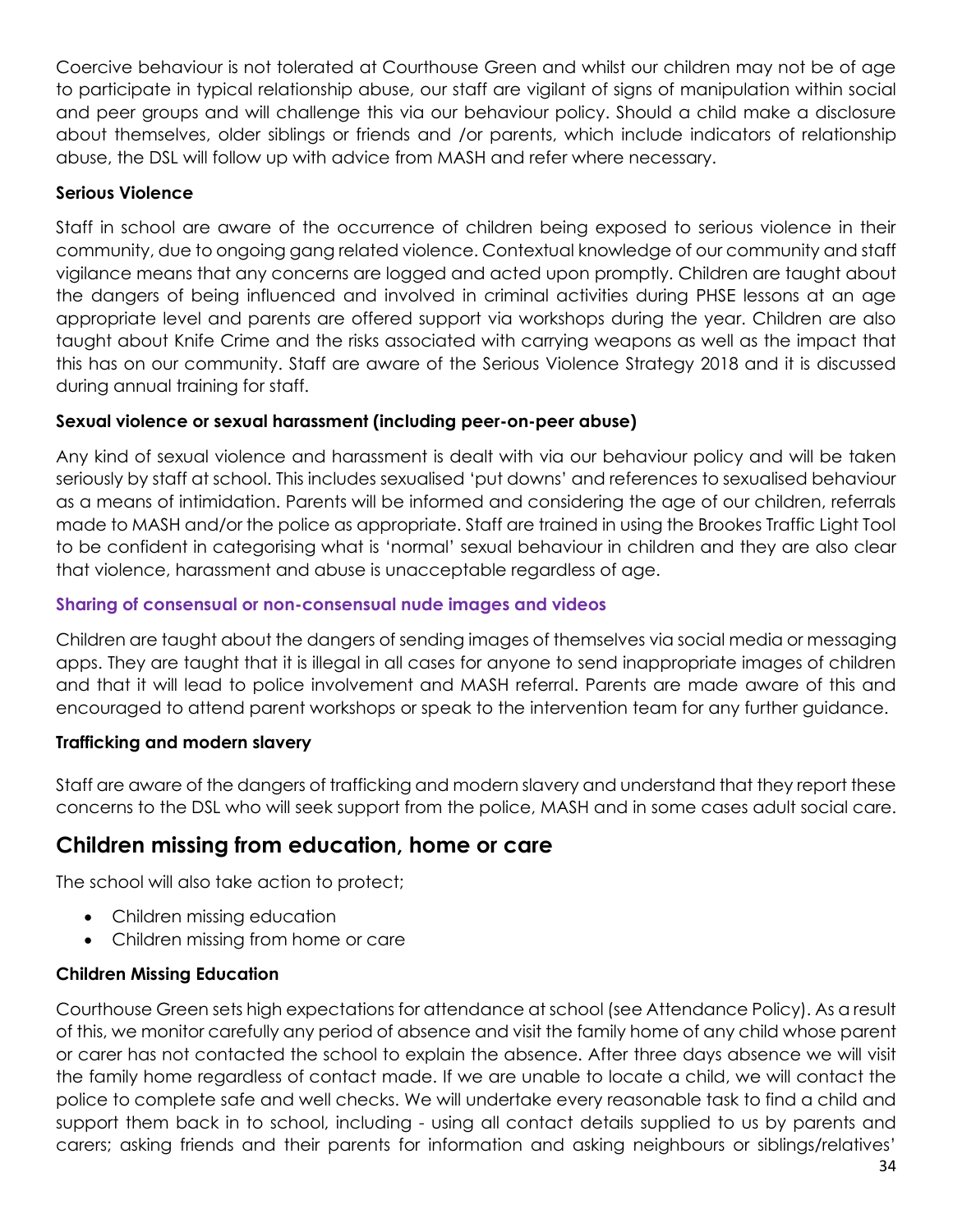schools or workplaces for further information. Should we have further concerns and a child is absent for 20 days, we will complete the CME documentation as set out in DfE guidance - [Children Missing](https://assets.publishing.service.gov.uk/government/uploads/system/uploads/attachment_data/file/550416/Children_Missing_Education_-_statutory_guidance.pdf)  [Education 2016 DfE](https://assets.publishing.service.gov.uk/government/uploads/system/uploads/attachment_data/file/550416/Children_Missing_Education_-_statutory_guidance.pdf)

Where we have concerns that children and their families have moved out of the area, or are unable to attend school for reasons that cause concern – fleeing DV; FGM; criminal behaviour; substance missuse; poor mental health etc, then we will refer to MASH as appropriate. Staff are fully aware of all concerns that may lead to absences from school and receive regular updates on the various issues during staff training.

#### **Children Missing from home or care**

Should a child go missing from home or care, we will work with agencies to help establish their location as quickly as possible. Any child in care who is absent from school is visited at home by school staff as a matter of course on the first day of absence. Please see attendance policy and refer to the above section on CME for further information on steps we will take to locate a child.

### **Private Fostering**

The school have a duty to refer any children who are living in a private fostering arrangement to the local authority.

We will do this through a MASH referral. It is important that parents/carers inform us if a child is going to be staying at an alternative address to that of their primary care-givers for more than 28 days.

### **Indicators of abuse**

See below for possible indicators of abuse. (Taken from *What to do if you are worried a child is being abused*, 2015)

- Children whose behaviour changes they may become aggressive, challenging,
- disruptive, withdrawn or clingy, or they might have difficulty sleeping or start
- wetting the bed;
- Children with clothes which are ill-fitting and/or dirty;
- Children with consistently poor hygiene;
- Children who make strong efforts to avoid specific family members or friends,
- without an obvious reason;
- Children who don't want to change clothes in front of others or participate in
- physical activities;
- Children who are having problems at school, for example, a sudden lack of
- concentration and learning or they appear to be tired and hungry;
- Children who talk about being left home alone, with inappropriate carers or with
- strangers;
- Children who reach developmental milestones, such as learning to speak or walk,
- late, with no medical reason;
- Children who are regularly missing from school or education;
- Children who are reluctant to go home after school;
- Children with poor school attendance and punctuality, or who are consistently late
- being picked up;
- Parents who are dismissive and non-responsive to practitioners' concerns;
- Parents who collect their children from school when drunk, or under the influence
- of drugs;